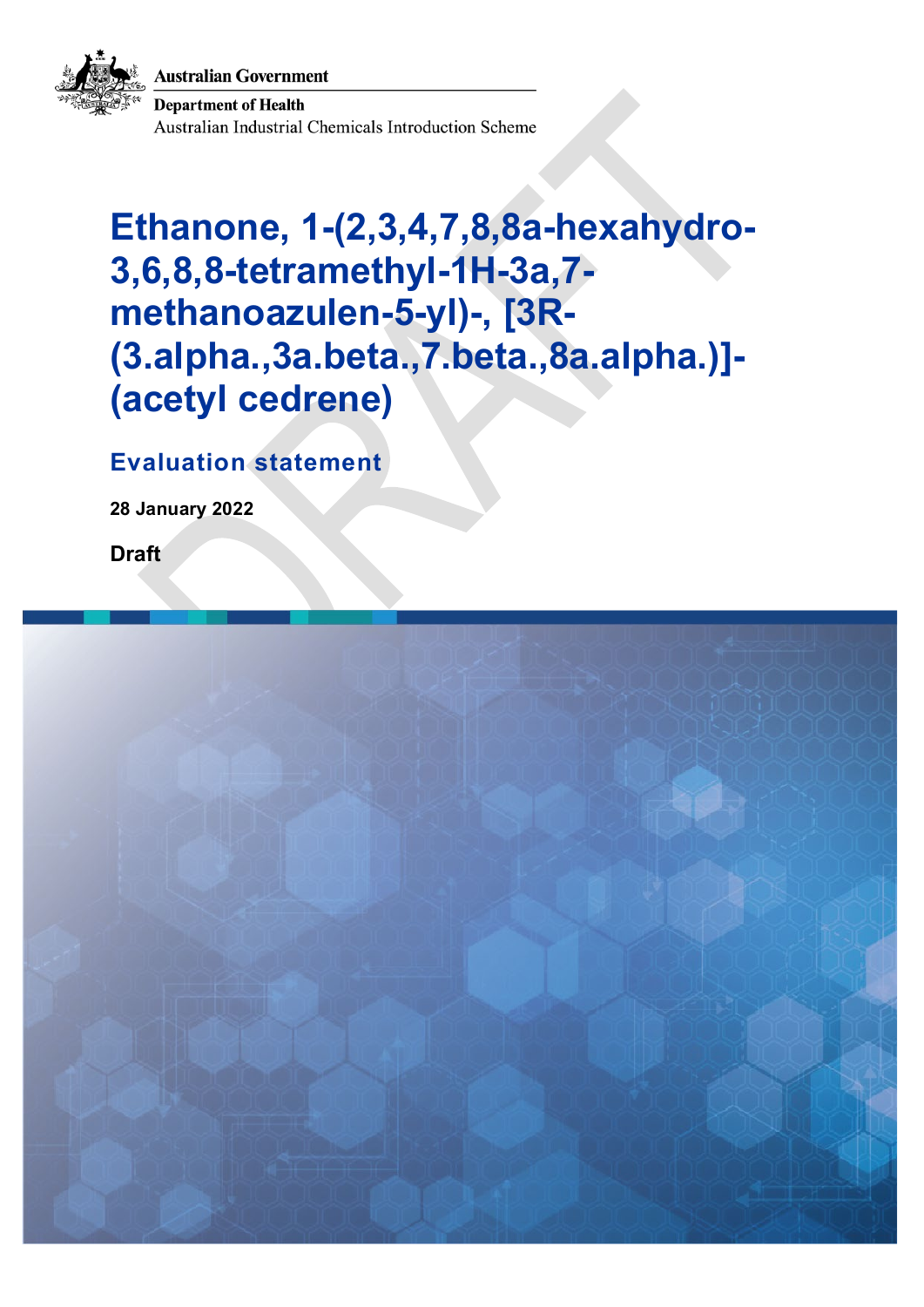# **Table of contents**

### Contents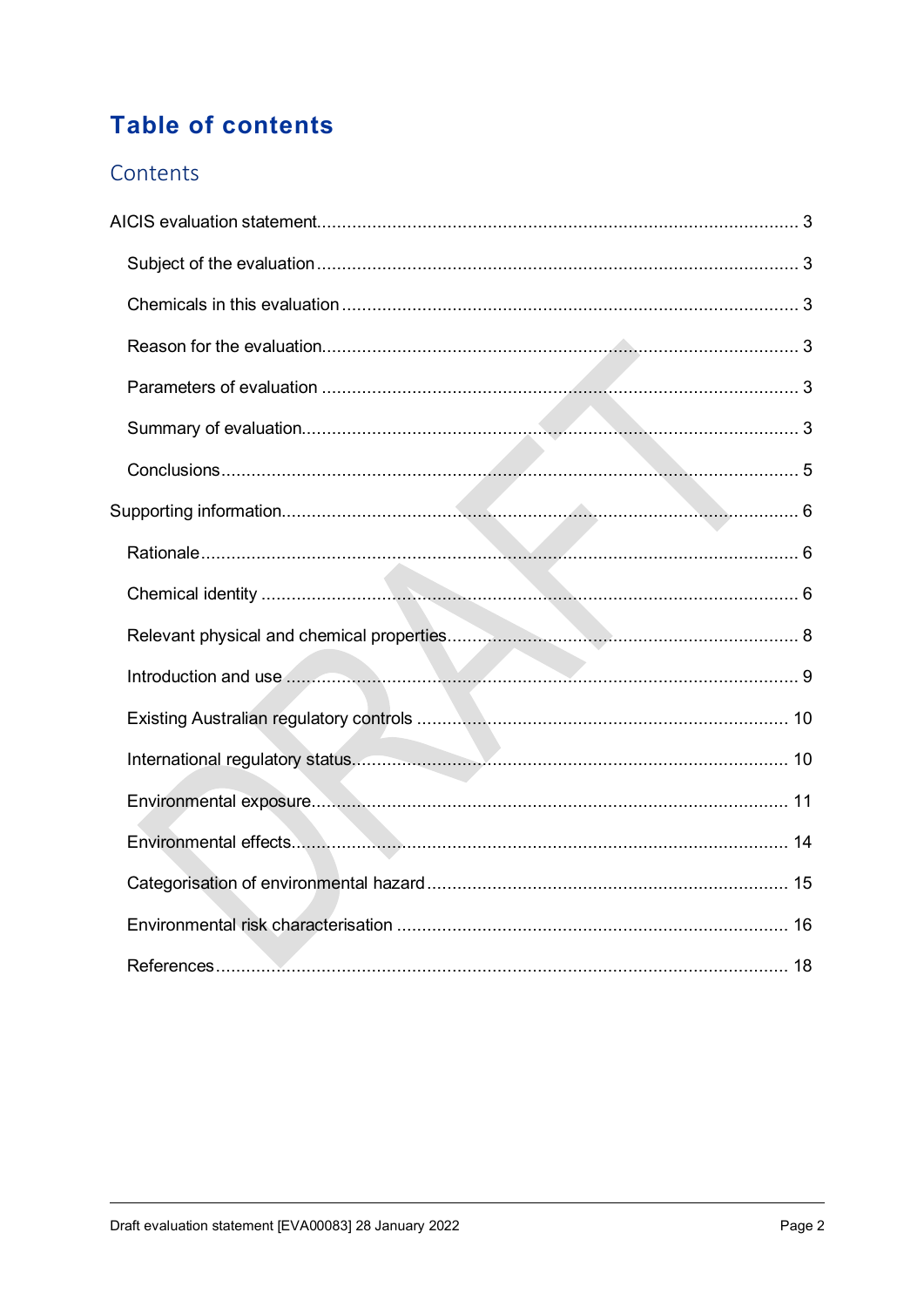# <span id="page-2-0"></span>AICIS evaluation statement

# <span id="page-2-1"></span>Subject of the evaluation

Ethanone, 1-(2,3,4,7,8,8a-hexahydro-3,6,8,8-tetramethyl-1H-3a,7-methanoazulen-5-yl)-, [3R- (3.alpha.,3a.beta.,7.beta.,8a.alpha.)]- (acetyl cedrene)

## <span id="page-2-2"></span>Chemicals in this evaluation

| <b>Name</b>                                                                                                                                   | <b>CAS registry number</b> |
|-----------------------------------------------------------------------------------------------------------------------------------------------|----------------------------|
| Ethanone, 1-(2,3,4,7,8,8a-hexahydro-<br>3,6,8,8-tetramethyl-1H-3a,7-<br>methanoazulen-5-yl)-, [3R-<br>$(3.alpha.3a.beta.7.beta.8a.alpha.)$ ]- | 32388-55-9                 |
| Ethanone, 1-(2,3,4,7,8,8a-hexahydro-<br>3,6,8,8-tetramethyl-1H-3a,7-<br>methanoazulen-5-yl)-                                                  | 68039-35-0                 |
|                                                                                                                                               |                            |

# <span id="page-2-3"></span>Reason for the evaluation

Evaluation Selection Analysis indicated a potential environmental risk.

## <span id="page-2-4"></span>Parameters of evaluation

This evaluation considers the environmental risks associated with the industrial uses of acetyl cedrene (CAS No. 32388-55-9). Acetyl cedrene is a defined isomer of methyl cedryl ketone (CAS No. 68039-35-0) and as such this chemical has also been included in this evaluation. These chemicals have been evaluated for their risks to the environment according to the following parameters:

- default domestic introduction volume of 100 tonnes per annum
- industrial uses listed below in the 'Summary of Use' section
- expected emission into sewage treatment plants (STPs) due to consumer and commercial use.

# <span id="page-2-5"></span>Summary of evaluation

#### Summary of introduction, use and end use

There is currently no specific domestic information about the introduction, use and end use of acetyl cedrene. Based on international use information, acetyl cedrene is used as a fragrance in the following products:

Personal care products:

- air freshener products
- cleaning and furniture care products
- laundry and dishwashing products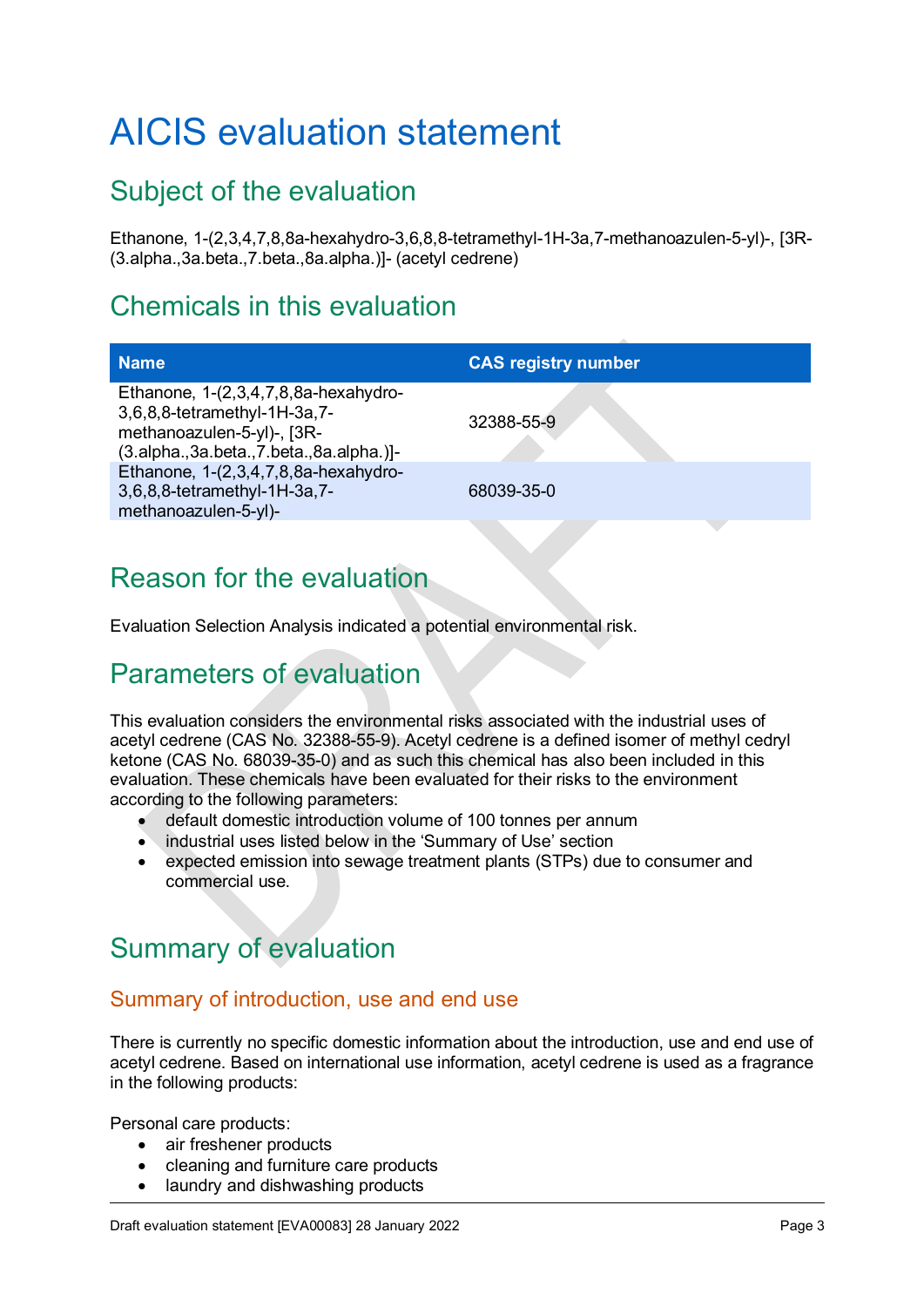• automotive care products.

There is no information available on the domestic use volume of acetyl cedrene. Reported volumes from international jurisdictions indicate that it is used in the in the EU at up to 10 000 tonnes per year, and in the USA at up to 226.6 tonnes (500 000 lb) per year.

No current domestic or international use or introduction information was identified for methyl cedryl ketone. It does not appear to have widespread industrial use.

#### **Environment**

#### **Summary of environmental hazard characteristics**

According to domestic environmental hazard thresholds and based on the available data acetyl cedrene and methyl cedryl ketone are:

- Persistent (P)
- Not Bioaccumulative (not B)
- Toxic (T).

#### **Environmental hazard classification**

These chemicals satisfy the criteria for classification according to the Globally Harmonized System of Classification and Labelling of Chemicals (GHS) for environmental hazards [\(UNECE, 2017\)](#page-19-0). This evaluation does not consider classification of physical hazards and health hazards.

| <b>Environmental Hazard</b> | <b>Hazard Category</b> | <b>Hazard Statement</b>                                              |
|-----------------------------|------------------------|----------------------------------------------------------------------|
| Acute Aquatic               | Acute aq. - Cat. 1     | H400: Very toxic to any<br>aquatic life                              |
| <b>Chronic Aquatic</b>      | Acute ag. - Cat. 1     | H411: Very toxic to any<br>aquatic life with long lasting<br>effects |

**Summary of environmental risk**

Acetyl cedrene is a fragrance chemical expected to have industrial uses in Australia. This chemical may be released to the aquatic environment in the treated effluent from sewage treatment plants as a result of its use pattern.

Acetyl cedrene is persistent, not bioaccumulative, and toxic according to domestic categorisation criteria. The persistence finding is conservative, based on a lack of observed ultimate biodegradation in the water compartment. The expected concentrations of acetyl cedrene in domestic surface waters are below the level of concern (RQ <1). The industrial use of this chemical is, therefore, unlikely to be of high risk to the environment.

Methyl cedryl ketone is a close structural analogue of acetyl cedrene and is expected to have similar hazard characteristics. It is not expected to be present in the Australian environment at concentrations approaching the level of concern based on its apparent lack of widespread industrial use.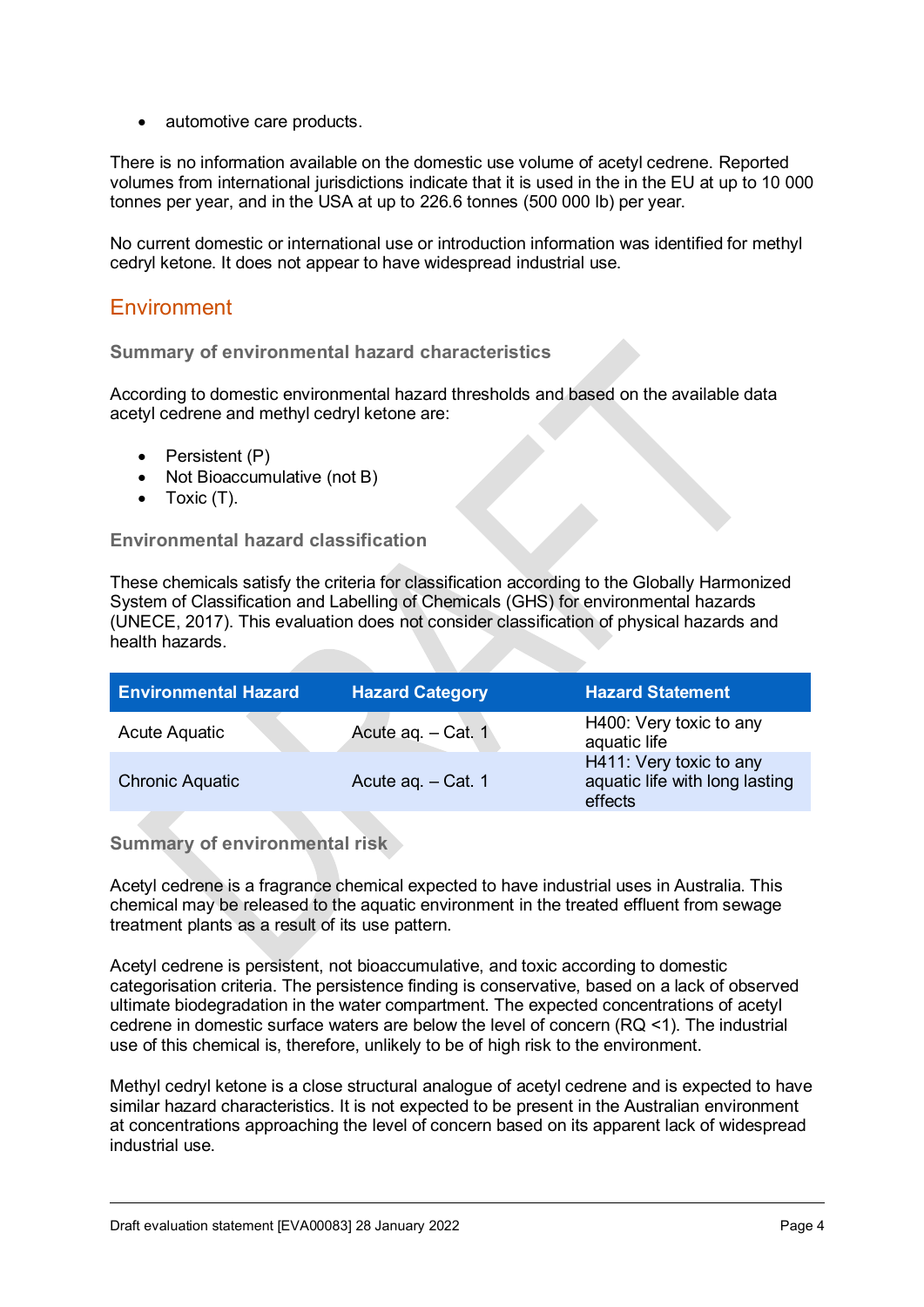# <span id="page-4-0"></span>**Conclusions**

The conclusions of this evaluation are based on the information described in this statement.

The Executive Director is satisfied that the identified environment risks can be managed within existing risk management frameworks. This is provided that all requirements are met under environmental, workplace health and safety and poisons legislation as adopted by the relevant state or territory.

Note: Obligations to report additional information about hazards under *Section 100 of the Industrial Chemicals Act 2019* apply.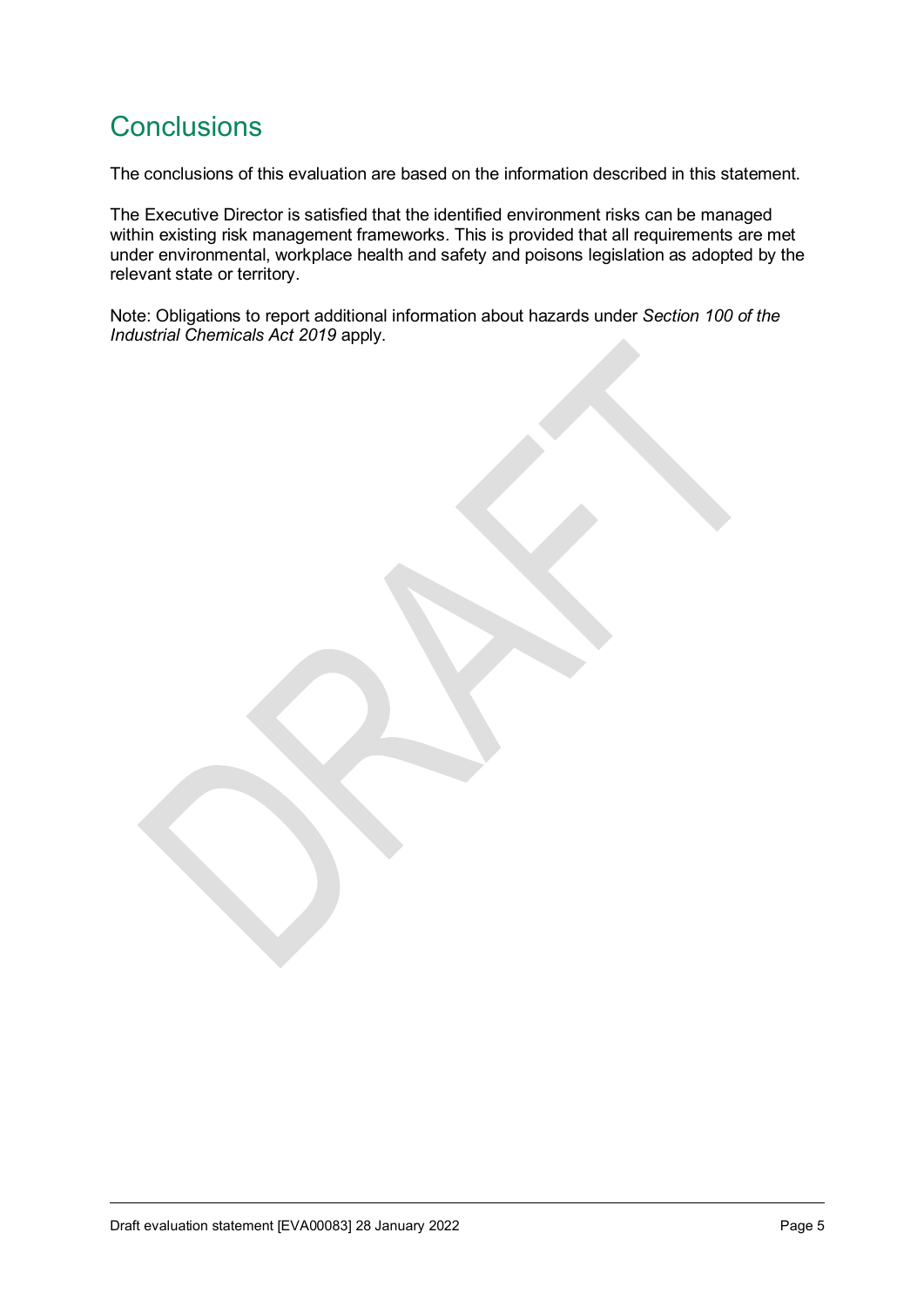# <span id="page-5-0"></span>Supporting information

# <span id="page-5-1"></span>**Rationale**

This evaluation considers the environmental risks associated with the industrial uses of acetyl cedrene and methyl cedryl ketone, two closely related synthetic fragrances. The evaluation of these chemicals has been conducted as a group because of their structural similarity and their known or potential applications as synthetic fragrances. While common names for these chemicals appear different, the structural similarity is very close, with acetyl cedrene being a defined isomer of methyl cedryl ketone.

Fragrance ingredients are ubiquitous components of numerous classes of formulated products including cosmetics, personal hygiene products, and various household cleaning agents. These products are released into sewers nationwide as a normal part of their use pattern. Consequently, the use of acetyl cedrene and methyl cedryl ketone in these products has significant potential to result in environmental exposure through a common pathway involving release of the chemicals in the treated effluents and biosolids produced by sewage treatment plants (STPs).

The Evaluation Selection Analysis (ESA) of acetyl cedrene highlighted potential persistence, bioaccumulation and toxicity (PBT) hazard characteristics, which are of a high concern for the environment. This evaluation includes a more in depth assessment of the available environmental hazard and exposure information for both acetyl cedrene and its structural analogue, methyl cedryl ketone, in order to refine the screening risk characterisation.

Environmental risks resulting from the use of other synthetic fragrance ingredients in Australia have previously been assessed under the Inventory Multi-tiered Assessment and Prioritisation (IMAP) framework established by the former National industrial Chemicals Notification and Assessment Scheme (NICNAS). Environment Tier II assessments are available for [Tonalide and Related](https://www.industrialchemicals.gov.au/sites/default/files/Tonalide%20and%20related%20polycyclic%20musks_%20Environment%20tier%20II%20assessment.pdf) Polycyclic Musks [\(NICNAS, 2016\)](#page-18-0) and [Celestolide and](https://www.industrialchemicals.gov.au/sites/default/files/Celestolide%20and%20related%20polycyclic%20musks_%20Environment%20tier%20II%20assessment.pdf)  [Related Polycyclic Musks](https://www.industrialchemicals.gov.au/sites/default/files/Celestolide%20and%20related%20polycyclic%20musks_%20Environment%20tier%20II%20assessment.pdf) [\(NICNAS, 2017\)](#page-18-1).

# <span id="page-5-2"></span>Chemical identity

The chemical represented by CAS No. 68039-35-0 is known as methyl cedryl ketone. While its structure has several chiral centres, the stereochemistry of this substance is not defined in the Australian Inventory of Industrial Chemicals (the Inventory).

The chemical represented by CAS No. 32388-55-9 will be referred to in this Evaluation as acetyl cedrene, though it is also known as methyl cedryl ketone. Acetyl cedrene is a single defined stereoisomer of methyl cedryl ketone (CAS No. 68039-35-0). Of the two chemicals, acetyl cedrene appears to be in much more widespread industrial use.

Acetyl cedrene is manufactured by the acetylation of alpha-cedrene, which is a common sesquiterpene component of cedarwood oil (CAS No. 8000-27-9). The typical manufacturing process uses cedarwood oil as the feedstock; therefore, significant impurities are created in the resulting technical mixture from the other natural components of cedarwood oil.

Cedarwood oil is a substance of unknown, variable composition, complex reaction products, or of biological origin (UVCB). Its composition varies depending on a number of factors, but it typically comprises primarily alpha-cedrene (2–58%), beta-cedrene (1–8%), thujopsene (5–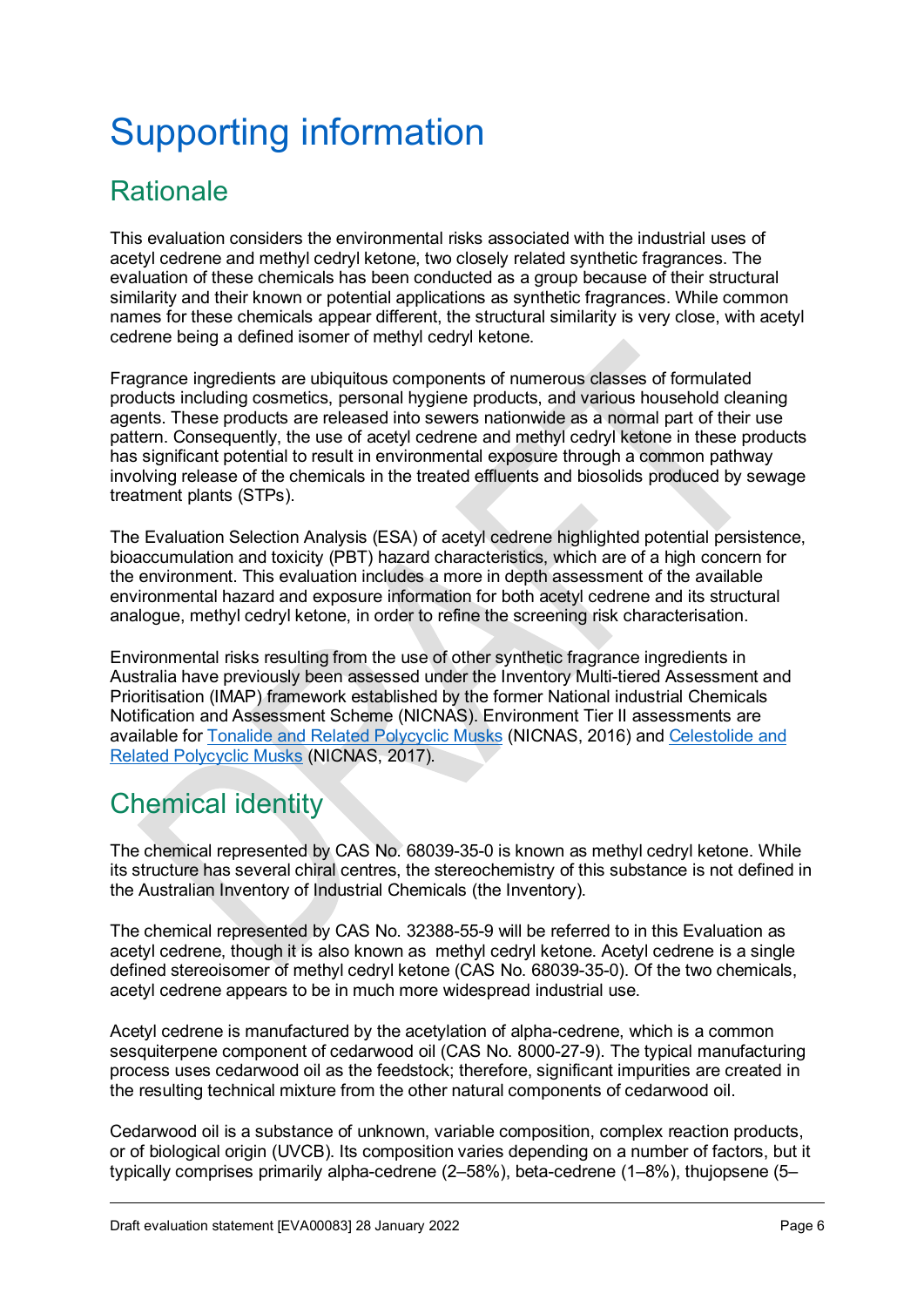82%), cuparene (0.1–12.5%), cedrol (2–73%) and widdrol (0.1–17%) (CAS Nos. 469-61-4, 546-28-1, 470-40-6, 16982-00-6, 77-53-2 and 6892-80-4) [\(Adams, 1991\)](#page-17-1).

Virginia cedarwood oil (*Juniperus virginiana)* appears to be the most commonly used feedstock for the production of fragrances [\(NTP, 2002\)](#page-18-2). Available studies have identified significant quantities of alpha cedrene in Virginia cedarwood oil compared to other species [\(Baker, et al., 2018;](#page-17-2) [NTP, 2002\)](#page-18-2).

Purified acetyl cedrene is solid whereas the technical mixture is a liquid. The reported purity of technical mixtures of acetyl cedrene is in the range of 65–85%. The remaining 15–35% comprises acetylated isomers of cedarwood oil components and structural isomers of acetyl cedrene that are by-products of the synthetic procedure [\(Kamounah, et al., 2011;](#page-18-3) [Paknikar,](#page-18-4)  [et al., 2017;](#page-18-4) [REACH\)](#page-18-5).

| CAS No.                     | 32388-55-9                                                                                                                                    |
|-----------------------------|-----------------------------------------------------------------------------------------------------------------------------------------------|
| <b>Chemical name</b>        | Ethanone, 1-(2,3,4,7,8,8a-hexahydro-3,6,8,8-<br>tetramethyl-1H-3a, 7-methanoazulen-5-yl)-, [3R-<br>(3.alpha., 3a.beta., 7.beta., 8a.alpha.)]- |
|                             | acetyl cedrene                                                                                                                                |
|                             | 9-Acetyl-8-cedrene                                                                                                                            |
| <b>Synonyms</b>             | lixetone                                                                                                                                      |
|                             | vertofix                                                                                                                                      |
|                             | methyl cedryl ketone                                                                                                                          |
| <b>Structural formula</b>   | $\mathsf{H}_{\mathsf{z}_\mathsf{z}}$                                                                                                          |
| Molecular formula           | $C_{17}H_{26}O$                                                                                                                               |
| Molecular weight (g/mol)    | 246.4                                                                                                                                         |
| <b>SMILES</b>               | C[C@H]1[C@@]23[C@](C(C)(C)[C@@H](C2)C(C)=C(<br>$C(C)=O(C3)(CC1)[H]$                                                                           |
| <b>Chemical description</b> |                                                                                                                                               |
|                             |                                                                                                                                               |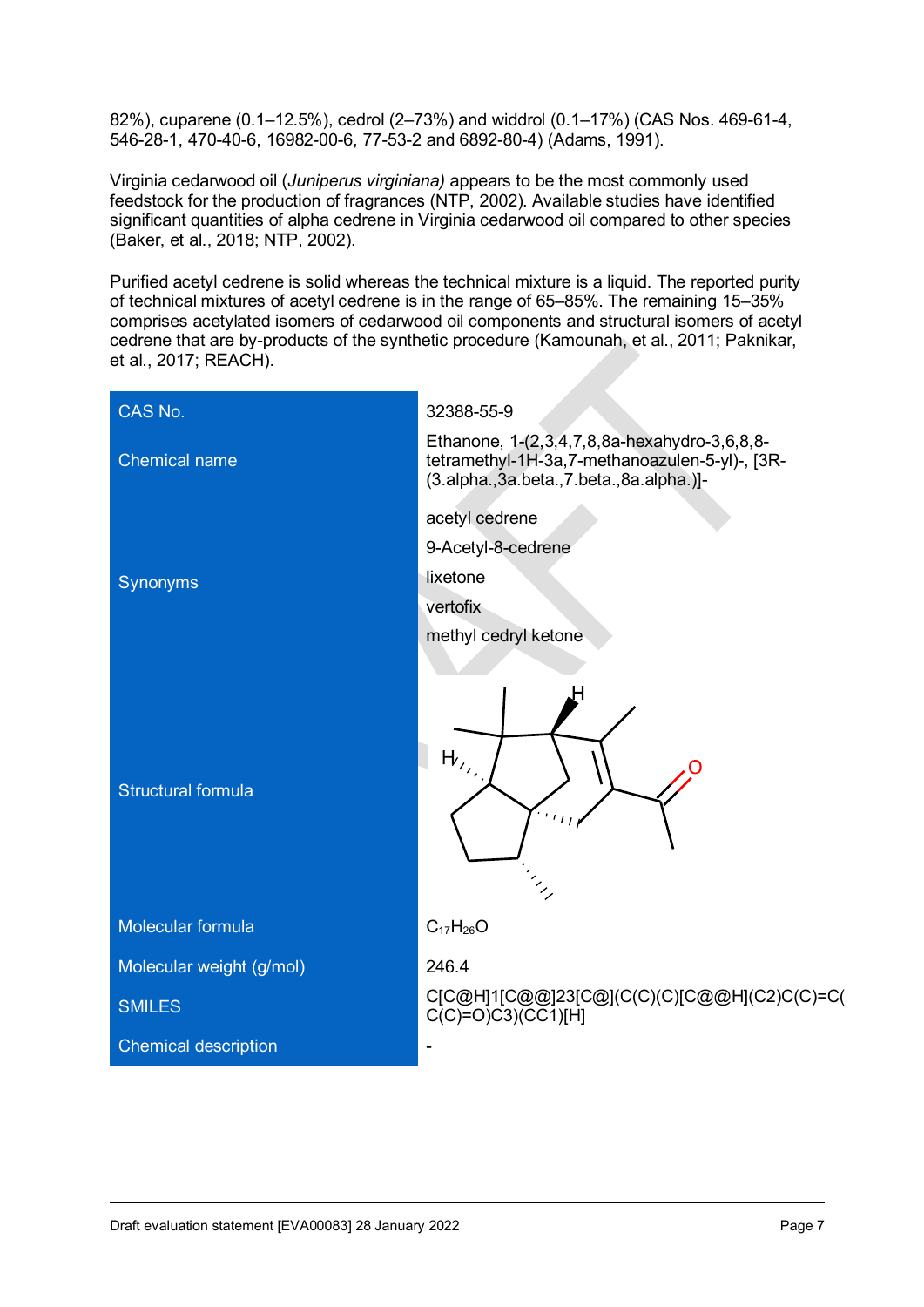

# <span id="page-7-0"></span>Relevant physical and chemical properties

Measured and calculated physical and chemical property data for acetyl cedrene are presented below [\(REACH;](#page-18-5) [US EPA, 2017\)](#page-19-1):

| Chemical             | Acetyl cedrene         |
|----------------------|------------------------|
| <b>Physical form</b> | Solid                  |
| <b>Melting point</b> | 92 °C (calc.)          |
| <b>Boiling point</b> | 307 °C (calc.)         |
| Vapour pressure      | 250 Pa at 25 °C (exp.) |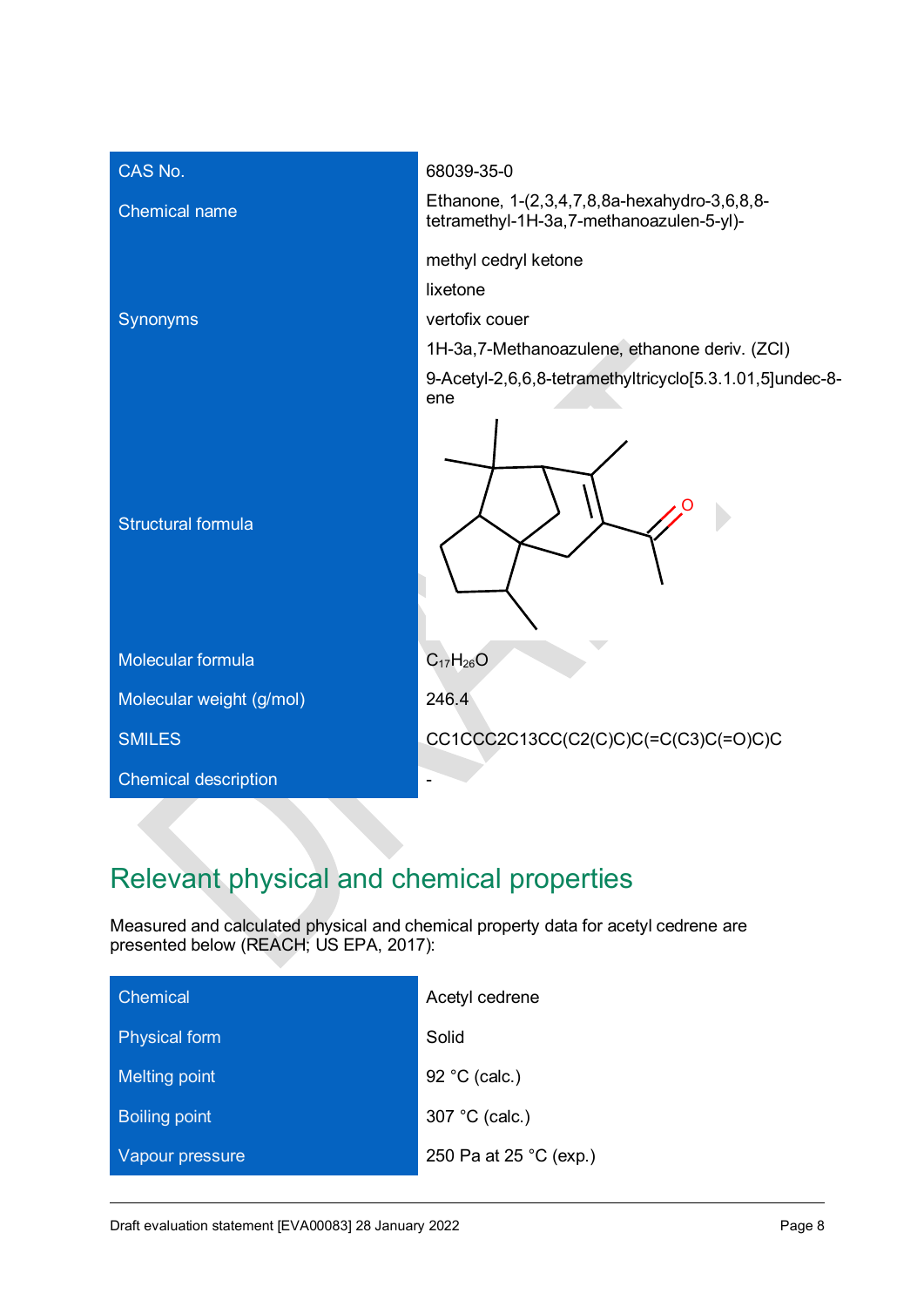| <b>Water solubility</b>       | 6 mg/L at 23 $^{\circ}$ C (exp.) |
|-------------------------------|----------------------------------|
| Henry's law constant          | 14.8 $Pa·m3/mol$ (calc.)         |
| lonisable in the environment? | No                               |
| pKa                           | N/A                              |
| $log K_{ow}$                  | $5.9$ (exp.)                     |

The measured physical and chemical property data for acetyl cedrene was for the technical mixture, containing the major component (65–85%) and impurities (15–35%). The octanolwater partition coefficients (log  $K<sub>OW</sub> = 5.6, 5.8$  and 5.9) and soil adsorption coefficients (log  $K_{OC}$  = 3.5, 4.1, 4.3, 4.4 and 5.1) measured peak values relate to the different components in the technical mixture [\(REACH\)](#page-18-5). The measured log  $K_{\text{OW}}$  of 5.9 and log  $K_{\text{OC}}$  of 5.1 correspond to the peak value of acetyl cedrene, the major component of the technical mixture.

Detailed information is not available on the nature of the test substance used for measurements of the physical and chemical properties, and other standard tests on environmental hazard characteristics of acetyl cedrene. In some cases, how the nature of the test material has affected the outcome of the test is not known and is a source of uncertainty in this evaluation.

No data were available for methyl cedryl ketone. Since acetyl cedrene is a component of, and structurally very similar to, methyl cedryl ketone, acetyl cedrene is considered a suitable read-across analogue for determination of the physical and chemical properties and hazard characteristics of methyl cedryl ketone.

## <span id="page-8-0"></span>Introduction and use

### Australia

No specific Australian use, import, or manufacturing information has been identified for acetyl cedrene and methyl cedryl ketone.

Based on information in the public domain, acetyl cedrene is available for use in Australia as a fragrance ingredient [\(ABP, 2017\)](#page-17-3).

#### **International**

Available information indicates that acetyl cedrene is used in high volumes as a fragrance ingredient in a range of consumer products worldwide.

The total registered use volume for acetyl cedrene in the European Union (EU) is 1000– 10 000 tonnes per annum [\(REACH\)](#page-18-5). In the United States of America (USA) acetyl cedrene is listed as a high production volume chemical [\(US EPA, 2020a\)](#page-19-2), with an annual use volume of 45–226.6 tonnes [\(US EPA, 2016\)](#page-19-3). In the Nordic countries, the average annual use volume over a five-year period from 2015–2019 was 7.66 tonnes per year [\(SPIN\)](#page-19-4).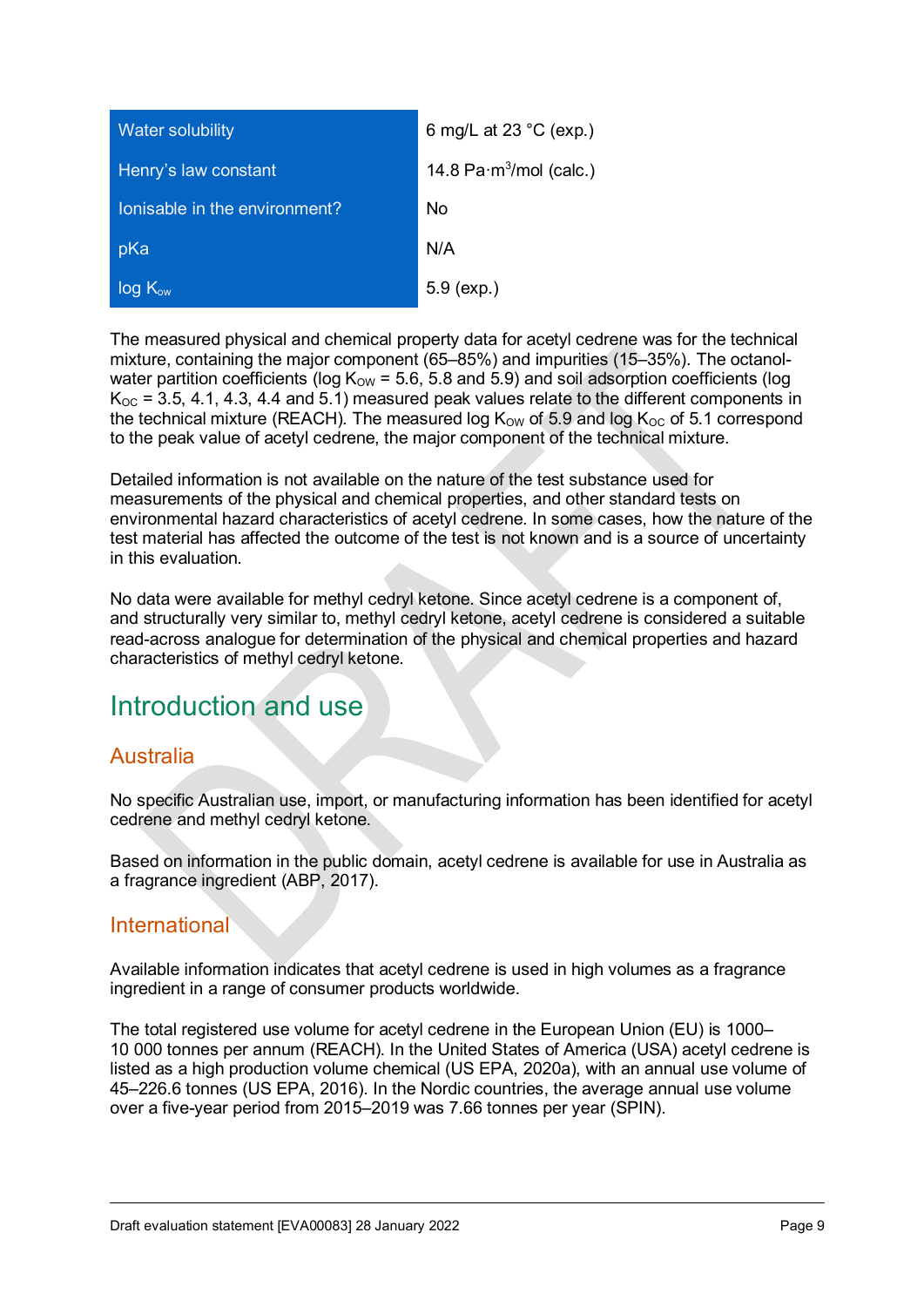Acetyl cedrene is identified as a fragrance compound on the International Fragrance Association (IFRA) Transparency List [\(IFRA\)](#page-17-4), and on the European Commission Cosmetic Ingredient (CosIng) database [\(EC\)](#page-17-5).

Acetyl cedrene is used in absorbents, air fresheners, automotive care products, washing and cleaning products, polishes and waxes and biocides. It is also used in cosmetics and personal care products, such as soaps, moisturiser, deodorants, and perfumes [\(REACH;](#page-18-5) [US](#page-19-5)  [EPA, 2021\)](#page-19-5).

In a study conducted in the US, acetyl cedrene was identified to have concentrations of 0.02–0.8% in soap, detergent, lotion and perfume products [\(Food and Cosmetics Toxicology,](#page-17-6)  [1975\)](#page-17-6). The Consumer Product Information Database (CPID) reports concentrations of acetyl cedrene in personal care products (0.1–1.5%), washing and cleaning products (0.1–1.5%) and automotive care products (0.1–10%) [\(DeLima Associates\)](#page-17-7).

Acetyl cedrene has a non-industrial use as an inert ingredient in pesticide products [\(US EPA,](#page-19-5)  [2021\)](#page-19-5). The use of this chemical as a pesticide additive is beyond the scope of this assessment.

No specific international use, import or manufacturing information has been identified for methyl cedryl ketone. It is listed as a perfuming agent on the European Commission's CosIng database [\(EC\)](#page-17-5), and on the IFRA Transparency List [\(IFRA\)](#page-17-4). However, it is not registered under the EU REACH legislation and is 'inactive' on the US Environmental Protection Agency (US EPA) chemical substance inventory [\(ECHA, 2020b;](#page-17-8) [US EPA, 2020b\)](#page-19-6). Methyl cedryl ketone does not appear to have widespread industrial use internationally.

# <span id="page-9-0"></span>Existing Australian regulatory controls

### **Environment**

The industrial use of acetyl cedrene and methyl cedryl ketone is not subject to any specific national environmental regulations.

# <span id="page-9-1"></span>International regulatory status

### United Nations

Acetyl cedrene and methyl cedryl ketone are not currently identified as persistent organic pollutants [\(UNEP, 2001\)](#page-19-7), ozone depleting substances [\(UNEP, 1987\)](#page-19-8), or hazardous substances for the purpose of international trade [\(UNEP & FAO, 1998\)](#page-19-9).

### European Union

Acetyl cedrene is present on the Community Rolling Action Plan (CoRAP) list for an eventual evaluation to be conducted by a member state of the EU [\(ECHA, 2020a\)](#page-17-9). It was listed on the CoRAP after fulfilling the potential endocrine disruption, suspected PBT/vPvB and exposure criteria.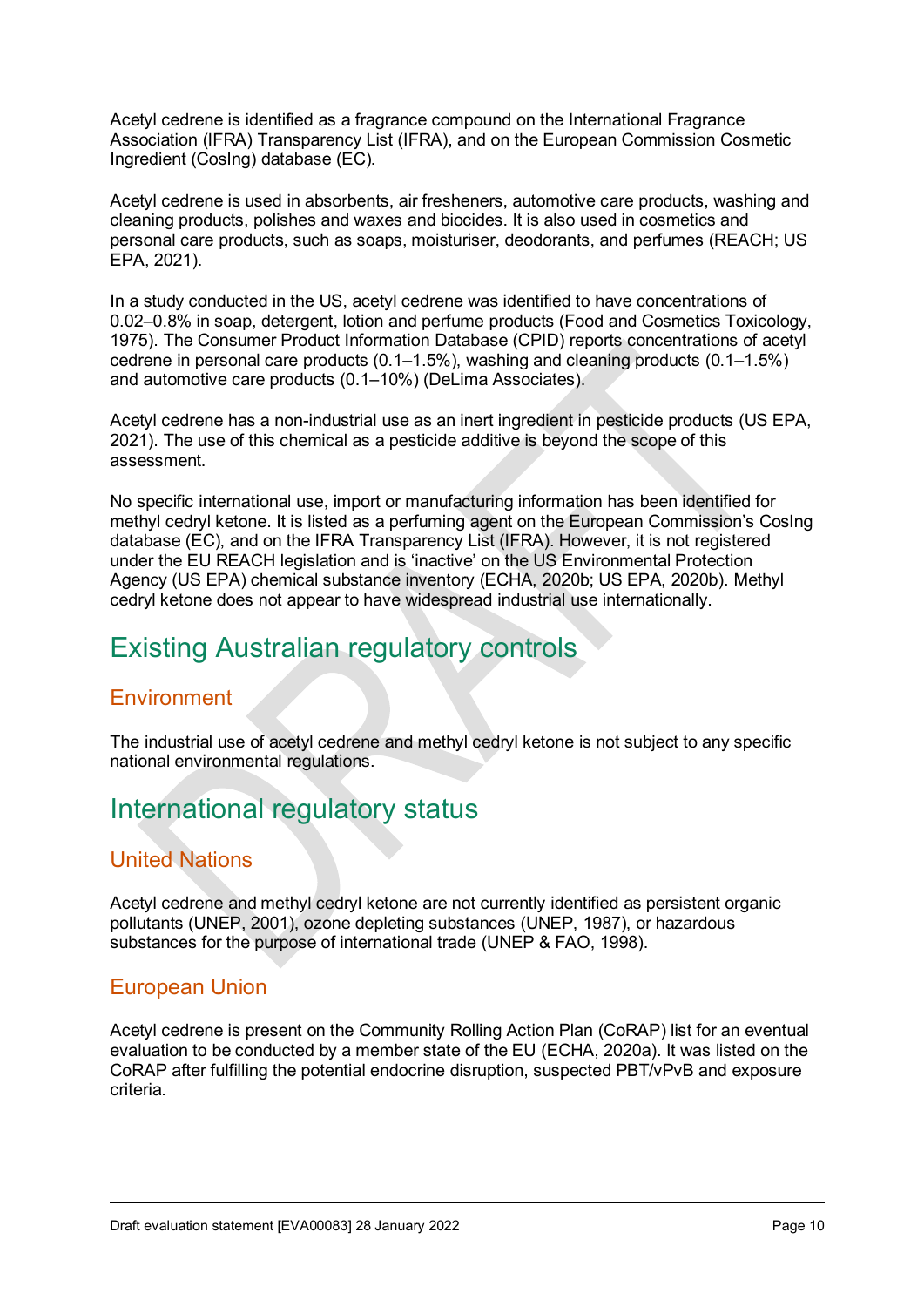# <span id="page-10-0"></span>Environmental exposure

Acetyl cedrene is known to be used as a fragrance ingredient internationally in consumer products, such as cosmetics, air fresheners, personal care products, and various household cleaning agents. The formulation of such products on the Australian market is assumed to not differ significantly from those international products. Therefore, acetyl cedrene is expected to be found in a range of household and commercial products available for use in Australia.

Chemicals used in personal care and household cleaning products are typically emitted to wastewater following consumer uses. Depending on degradation and partitioning processes of chemicals in sewage treatment plants (STPs), some fraction of the quantity of chemicals in wastewater entering STPs can be emitted to the air compartment, to rivers or oceans from treated effluent, or to soil through application of biosolids to agricultural land [\(Struijs, 1996\)](#page-19-10). The emissions of acetyl cedrene and methyl cedryl ketone to environmental surface waters, sediment, and soils are considered as part of this evaluation.

### Environmental fate

#### **Partitioning**

Acetyl cedrene partitions to air, water, and soil when released into the environment.

Acetyl cedrene is a highly volatile neutral organic chemical that is slightly soluble in water. The calculated Henry's law constant for acetyl cedrene is 14.8 Pa·m<sup>3</sup>/mol, indicating the chemical is moderately volatile from water and moist soil. Acetyl cedrene is a lipophilic chemical with a measured log  $K_{\text{OW}}$  of 5.9 and a soil adsorption coefficient of log  $K_{\text{OC}} = 5.1$ , that indicates the chemical will be immobile in soil [\(REACH\)](#page-18-5).

Calculations with a standard multimedia partitioning (fugacity) model, assuming equal and continuous distributions to air, water and soil compartments (Level III approach), predict that acetyl cedrene will be found primarily in the soil compartment (47.4%) and the water compartment (36.1%) [\(US EPA, 2017\)](#page-19-1).

Acetyl cedrene is expected to be emitted to the water and soil compartments from STP effluents and biosolids because of its use. Fugacity calculations (Level III approach) assuming sole release to the water compartment estimate the chemical will predominantly be found in the water compartment (68.7%) and sediment compartment (31.2%). With sole release to the soil compartment, the chemical is predicted to remain in soil (99.9%) [\(US EPA,](#page-19-1)  [2017\)](#page-19-1).

Methyl cedryl ketone is a non-stereospecific version of acetyl cedrene. The partitioning behaviour of methyl cedryl ketone is not expected to significantly differ from acetyl cedrene.

#### **Degradation**

The chemicals in this evaluation do not degrade rapidly in the water compartment but are not persistent in air.

Acetyl cedrene will rapidly degrade by hydroxyl radicals in the atmosphere, with an estimated half-life of 1.8 hours [\(Aschmann, et al., 2001\)](#page-17-10), consistent with the calculated half-life of 1.2 hours [\(US EPA, 2017\)](#page-19-1). In addition, this chemical is highly volatile from water, with a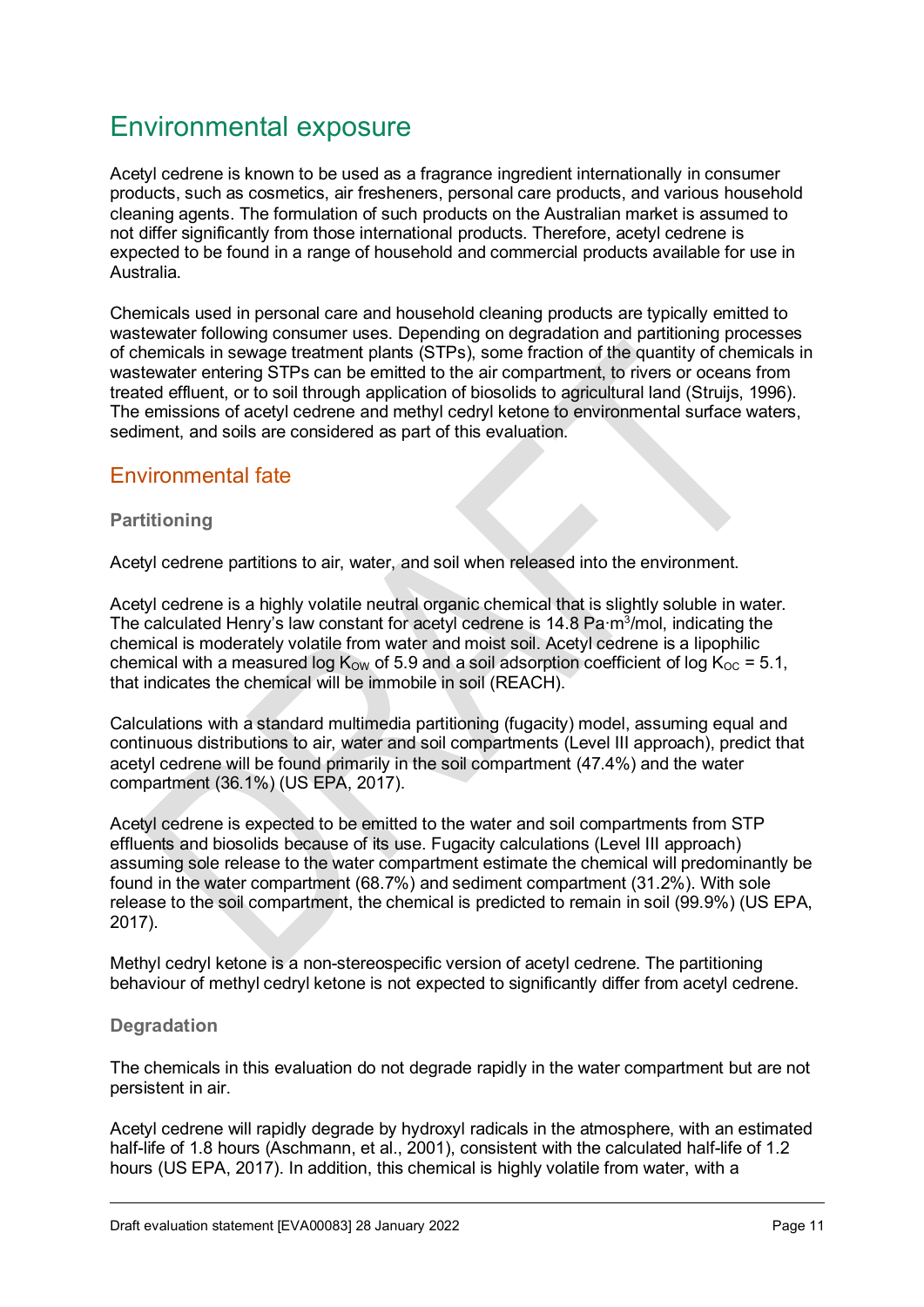calculated volatilisation half-life from lake waters of 6 days [\(US EPA, 2017\)](#page-19-1). Volatilisation of acetyl cedrene to the atmosphere followed by degradation through reaction with hydroxyl radicals may, therefore, be a significant dissipation pathway in the environment.

The chemicals in this evaluation lack hydrolysable functional groups and are not expected to degrade by hydrolysis in the water compartment.

It is unclear if acetyl cedrene undergoes ultimate biodegradation in the water compartment. Acetyl cedrene is not readily biodegradable based on a study conducted in accordance with the OECD TG 301F, with 36% biodegradation by biological oxygen demand (BOD) measured over the first 21 days of the test [\(REACH\)](#page-18-5). No further degradation was measured between day 21 and day 28 of the test, suggesting that persistent degradants were formed. No biodegradation was observed in another study conducted according to OECD TG 301C [\(NITE, 2020\)](#page-18-6).

A surface water biodegradation simulation test was conducted with acetyl cedrene according to OECD TG 309 [\(REACH\)](#page-18-5). While test material concentrations in the water phase declined significantly over the 61 day duration of the test, only 0.7% mineralisation was observed, along with other intermediate degradation products. Two degradation products were tentatively identified: a dihydroxylated form of acetyl cedrene  $(C_{17}H_{28}O_3)$  and a dioxygenated form of acetyl cedrene  $(C_{17}H_{26}O_3)$ , alongside minor polar and unidentified metabolites. Substantial amounts of the test material were recovered from the test vessel adaptor head, suggesting that the primary loss of test material from the test solution was due to volatilisation.

The environmental characteristics of the degradants of acetyl cedrene are unknown due to the lack of data. If information becomes available indicating these degradants have hazardous characteristics, the categorisation of acetyl cedrene may also change.

No studies on the degradation of methyl cedryl ketone have been identified. The chemical is anticipated to not degrade rapidly in the water compartment due to structural similarity to acetyl cedrene.

#### **Bioaccumulation**

Acetyl cedrene and methyl cedryl ketone have moderate potential to bioaccumulate in aquatic life.

The measured octanol-water partition coefficient for acetyl cedrene is above the categorisation threshold for bioaccumulation hazards in aquatic organisms (log  $K_{OW} \geq 4.2$ ), indicating potential for bioaccumulation [\(EPHC, 2009\)](#page-17-11).

A study conducted according to OECD TG 305 using the technical mixture of acetyl cedrene found a bioconcentration factor (BCF) value of 200–820 litres per kilogram (L/kg) wet weight (wwt) in *Cyprinus carpio* (common carp) [\(NITE, 2020\)](#page-18-6).

Another study conducted under the same test guidelines using radiolabelled acetyl cedrene gave a BCF value for the edible parts (867 L/kg wwt), head (1159 L/kg wwt) and intestines (3920 L/kg wwt) of *Oncorhynchus mykiss* (rainbow trout) [\(REACH\)](#page-18-5)*.* These measured values could not be converted to a whole-body lipid-normalised BCF due to the absence of fish and tissue lipid concentrations. As a result, these BCF values could not be used to assess the bioaccumulation potential of the chemical against the domestic categorisation threshold. However, they show at least moderate bioaccumulation potential for acetyl cedrene.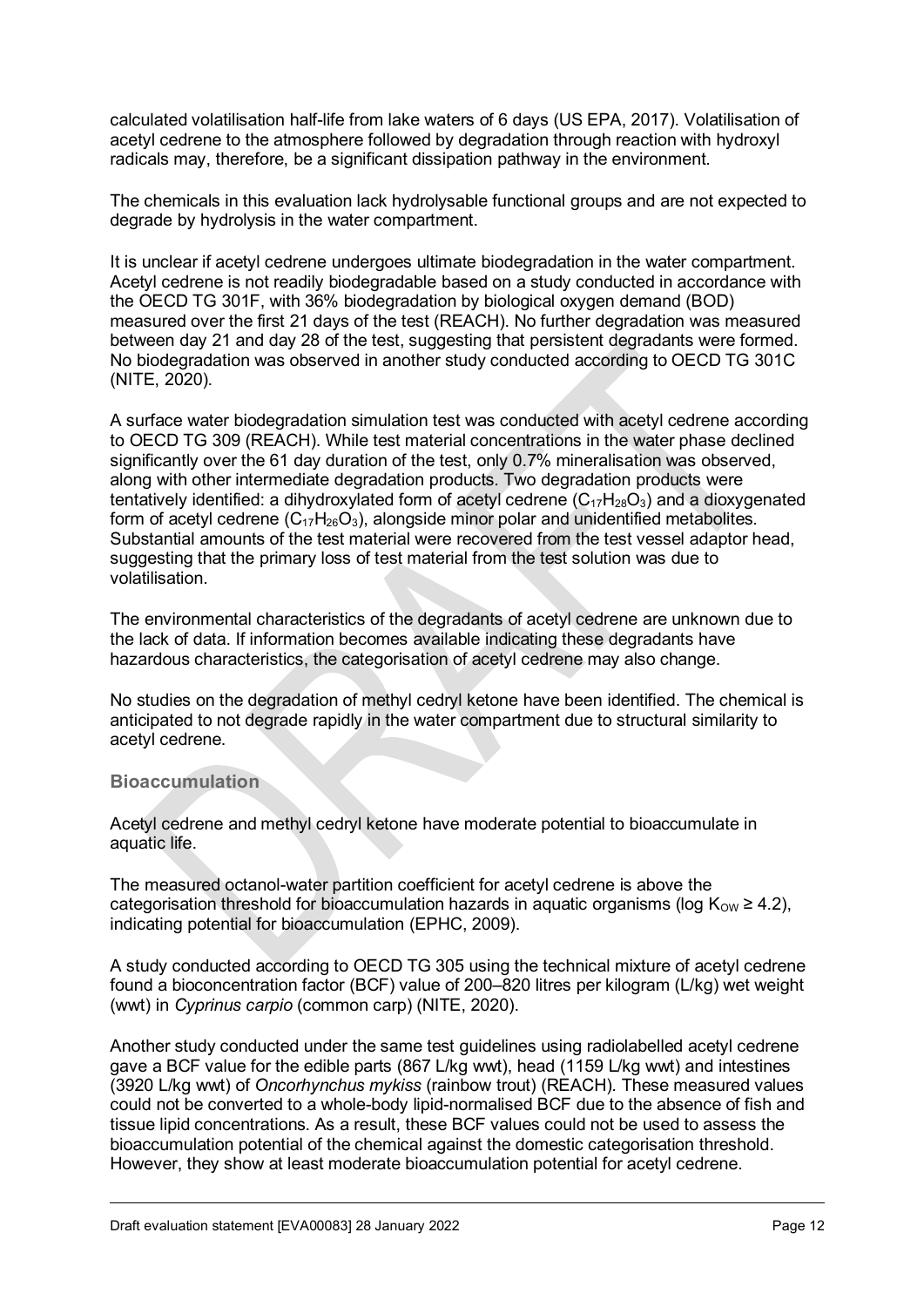Therefore, acetyl cedrene is not bioaccumulative as the whole-body BCF (820 L/kg wwt) is below the domestic categorisation threshold for bioaccumulation (BCF  $\geq$  2000 L/Kg) (EPHC, [2009\)](#page-17-11).

No measured BCF values are available for methyl cedryl ketone. The chemical is expected have similar bioaccumulation potential to acetyl cedrene.

#### **Environmental transport**

The chemicals in this evaluation are not expected to undergo long range transport based on their short calculated half-lives in the atmosphere.

#### Predicted environmental concentration (PEC)

The typical concentration of acetyl cedrene in Australian river water is estimated to be 1.36 µg/L, based on international monitoring data, with a reasonable worst-case concentration of 3.06 µg/L. The reasonable worst-case concentration of acetyl cedrene in domestic soil is predicted to be 0.16 milligrams per kilogram (mg/kg) dry weight (dw). These values were determined by considering available international monitoring data for acetyl cedrene in wastewater effluents, biosolids, surface water and biota. No environmental monitoring data for methyl cedryl ketone were identified and a PEC has not been determined.

Acetyl cedrene has been detected in international STP influents and effluents. Influent concentrations have been measured in the range of 0.37–13.9 µg/L [\(Klaschka, et al., 2013;](#page-18-7) [Mitjans and Ventura, 2005;](#page-18-8) [Simonich, et al., 2000;](#page-18-9) [Terzić, et al., 2008](#page-19-11)). Effluent concentrations vary depending on the level of treatment, with a concentration of 3.06 µg/L measured following primary treatment [\(Simonich, et al., 2000\)](#page-18-9) and concentrations of 0.071– 1.36 µg/L measured after secondary treatment [\(Klaschka, et al., 2013;](#page-18-7) [Simonich, et al., 2000;](#page-18-9) [Simonich, et al., 2002\)](#page-19-12).

The value of 1.36 µg/L in effluent after secondary treatment is taken as the estimated surface water concentration in Australia. The concentration of 3.06 µg/L in effluent after primary treatment is taken to be upper limit of surface water concentrations in Australia for the purpose of risk characterisation.

An international study detected acetyl cedrene in the surface water of rivers in Germany and Spain at concentrations of 0.016 and 0.072 ug/L, respectively [\(Mitjans and Ventura, 2005\)](#page-18-8). The chemical has also been detected in German surface waters downstream from STPs at a concentration of <0.010 µg/L [\(Klaschka, et al., 2013\)](#page-18-7).

Measured concentrations of acetyl cedrene in two sludges from international sources were 9 and 31.3 mg/kg dw [\(DiFrancesco, et al., 2004\)](#page-17-12). A literature review of biosolids contaminants found that the mean and median concentrations of acetyl cedrene in sludge from international sources were both 20.2 mg/kg dw [\(Langdon, et al., 2010\)](#page-18-10).

The calculated concentration of acetyl cedrene in soil amended with biosolids is 0.16 mg/kg dw based on mean measured international biosolid concentrations (20.2 mg/kg dw), typical biosolids application rates and a soil bulk density of 1300 kilograms per cubic metre (kg/m<sup>3</sup>) [\(EPHC, 2009;](#page-17-11) [Langdon, et al., 2010\)](#page-18-10). A worst-case concentration of 0.96 mg/kg dw was calculated using the maximum measured concentration of acetyl cedrene in biosolids (31.3 mg/kg dw) and maximum biosolids application rates.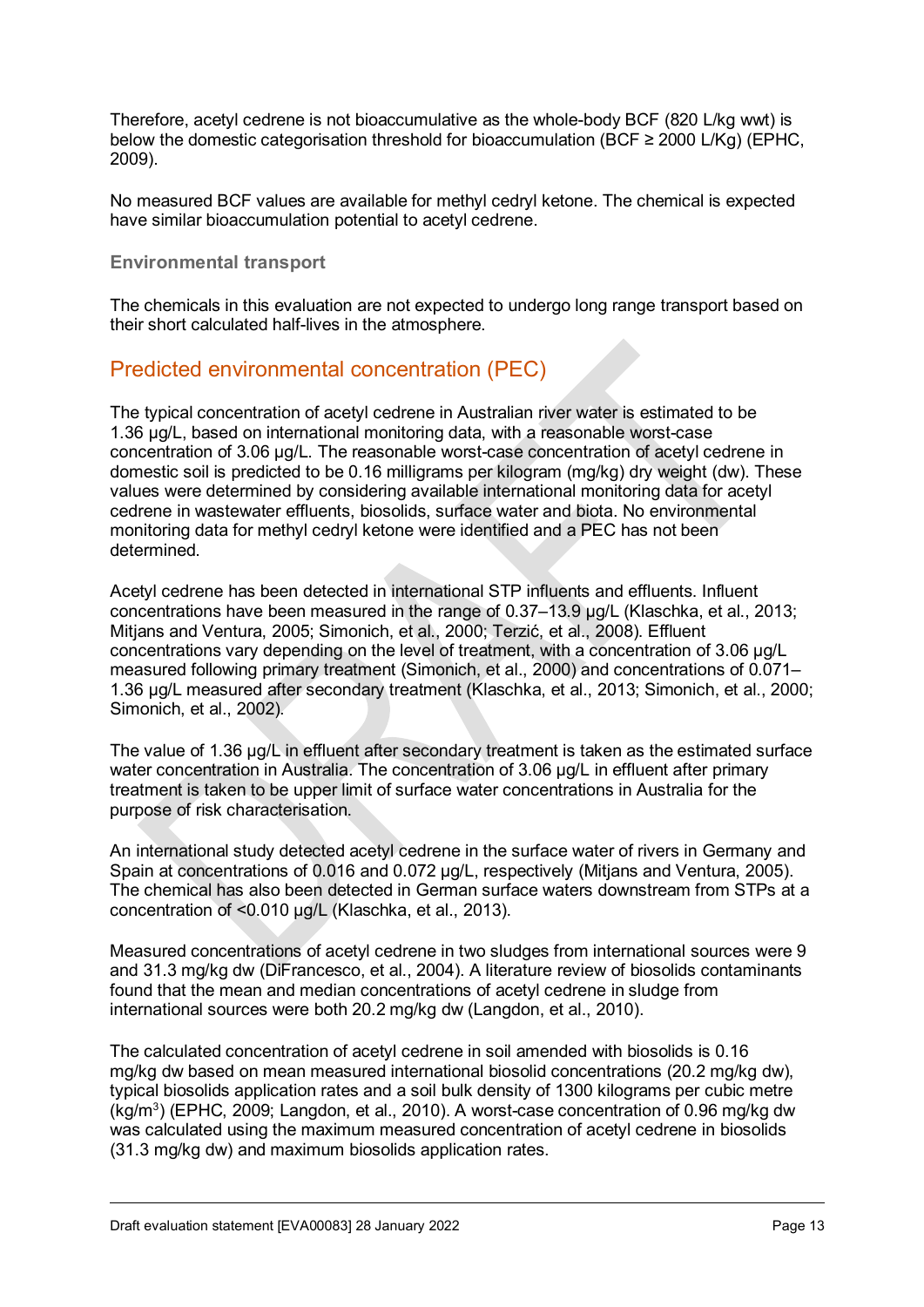International studies have identified acetyl cedrene in aquatic biota. The chemical has been found in pike (<10–93 (µg/kg) wet weight (wwt)), eel (<10 µg/kg wwt) and barb (<10 µg/kg wwt) [\(Klaschka, et al., 2013\)](#page-18-7).

Environmental concentrations of methyl cedryl ketone have not been estimated. Based on available information, methyl cedryl ketone does not have widespread industrial use. If methyl cedryl ketone is used as a fragrance ingredient domestically it is expected to be used in small volumes compared to acetyl cedrene.

# <span id="page-13-0"></span>Environmental effects

### Effects on aquatic Life

Acetyl cedrene and methyl cedryl ketone are expected to cause toxic effects at low concentrations in aquatic organisms across multiple trophic levels.

No experimental data for the ecotoxicity of methyl cedryl ketone were identified. The ecotoxicity data presented below for acetyl cedrene is expected to be suitable for read-across to methyl cedryl ketone given the structural similarity of the two chemicals.

#### **Acute toxicity**

The following measured median effective concentration (EC50) and median lethal concentration (LC50) values for freshwater model organisms across three trophic levels were retrieved from the REACH dossier for acetyl cedrene [\(REACH\)](#page-18-5):

| <b>Taxon</b> | <b>Endpoint</b>               | <b>Method</b>                                                                                 |
|--------------|-------------------------------|-----------------------------------------------------------------------------------------------|
| <b>Fish</b>  | 96h LC50 = $2.3 \text{ mg/L}$ | Pimephales promelas<br>(fathead minnow)<br>OECD TG 203<br>Static conditions                   |
| Invertebrate | 48h EC50 = $0.86$ mg/L        | Daphnia magna (water<br>flea)<br>OECD TG 202<br><b>Mobility</b><br>Static conditions          |
| <b>Algae</b> | 96h $EC50 = 4.3$ mg/L         | Pseudokirchneriella<br>subcapitata (microalgae)<br>OECD TG 201<br>Growth<br>Static conditions |

#### **Chronic toxicity**

The following measured no observed effect concentration (NOEC) values for freshwater model organisms across two trophic levels were retrieved from the REACH dossier for acetyl cedrene [\(REACH\)](#page-18-5):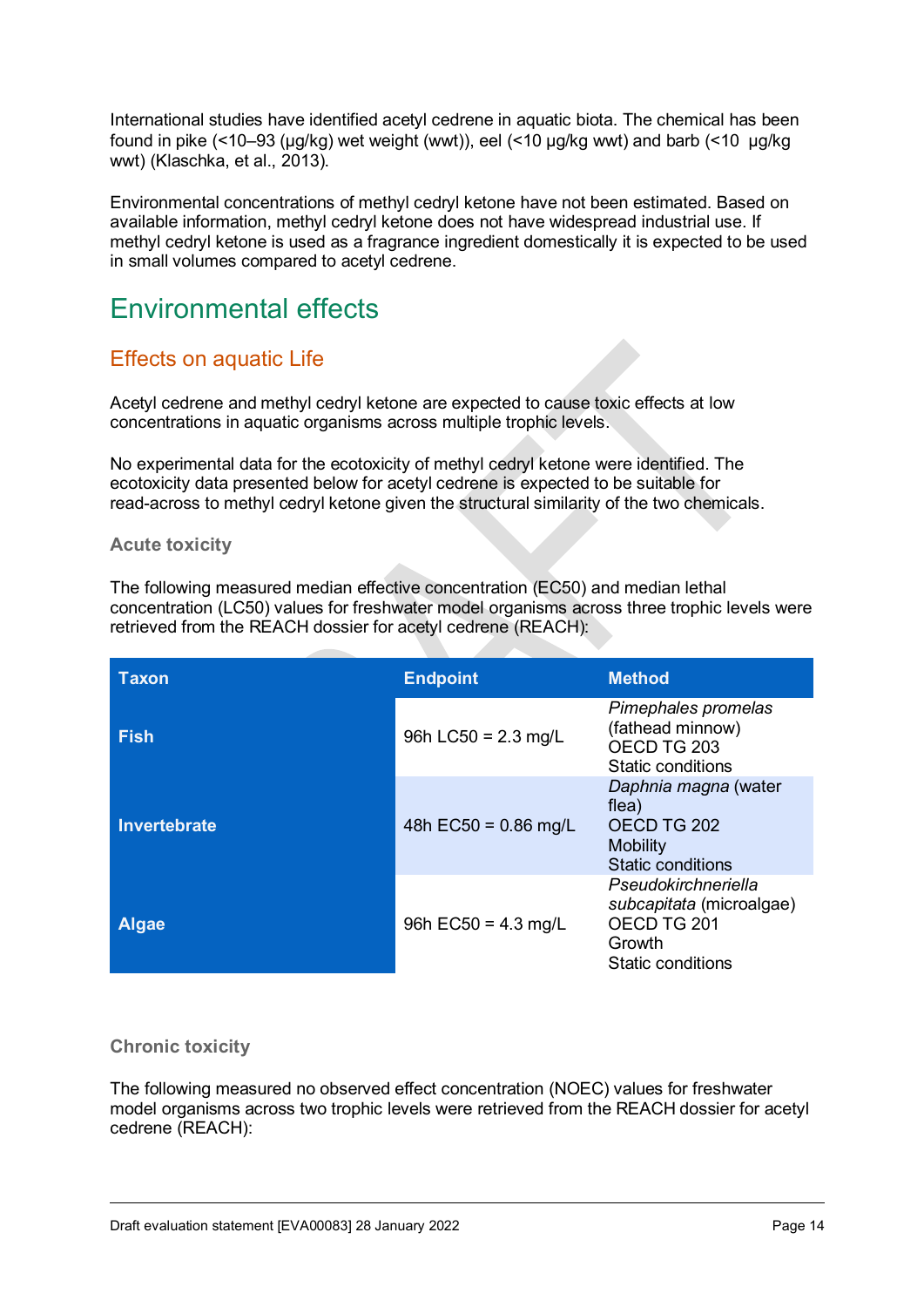| <b>Taxon</b>         | <b>Endpoint</b>         | <b>Method</b>                                                                                        |
|----------------------|-------------------------|------------------------------------------------------------------------------------------------------|
| <b>Invertebrates</b> | 21d NOEC = $0.087$ mg/L | Daphnia magna (water<br>flea)<br>OECD TG 211<br>Reproduction<br>Flow-through conditions              |
| <b>Algae</b>         | 96h NOEC = $1.07$ mg/L  | Pseudokirchneriella<br>subcapitata (microalgae)<br>OECD TG 201<br>Growth<br><b>Static conditions</b> |

### Effects on sediment dwelling life

Two non-standard sediment ecotoxicity studies with *Capitella teleta* are available. In the first, sediment spiked with acetyl cedrene at a measured concentration of 36 mg/kg dw slightly reduced the survival rate of *Capitella teleta* over 16 days compared to the control [\(Ellegaard-](#page-17-13)[Petersen, et al., 2010\)](#page-17-13). In the second, no significant effects were seen after 14 days when acetyl cedrene was spiked into sediment at measured concentrations of 34, 78, and 81 mg/kg dw [\(Dai, et al., 2012\)](#page-17-14).

Both studies identified a significant concentration loss of acetyl cedrene in the spiked sediments over the test period which may lead to an underestimation of toxicity to soil and sediment dwelling organisms.

#### Effects on terrestrial life

Acetyl cedrene is expected to have low acute toxicity to rats and mice through ingestion, and low acute dermal toxicity. Further information on the effects of the chemical on terrestrial organisms can be found in the acetyl cedrene [Human Health AICIS Evaluation](https://www.industrialchemicals.gov.au/sites/default/files/2021-09/EVA00034%20-%20Evaluation%20Statement%20-%2014%20September%202021%20%5B640%20KB%5D.pdf) Statement [\(AICIS, 2021\)](#page-17-15).

### Predicted no-effect concentration (PNEC)

The freshwater aquatic PNEC for acetyl cedrene is 8.7 µg/L.

A PNEC of 8.7 µg/L was derived from the measured invertebrate chronic ecotoxicity endpoint (21 day NOEC = 0.087 mg/L), using an assessment factor of 10. This assessment factor was selected as reliable acute and chronic ecotoxicity data are available for the most sensitive trophic level [\(EPHC, 2009\)](#page-17-11).

# <span id="page-14-0"></span>Categorisation of environmental hazard

The categorisation of the environmental hazards of the assessed chemical according to domestic environmental hazard thresholds is presented below: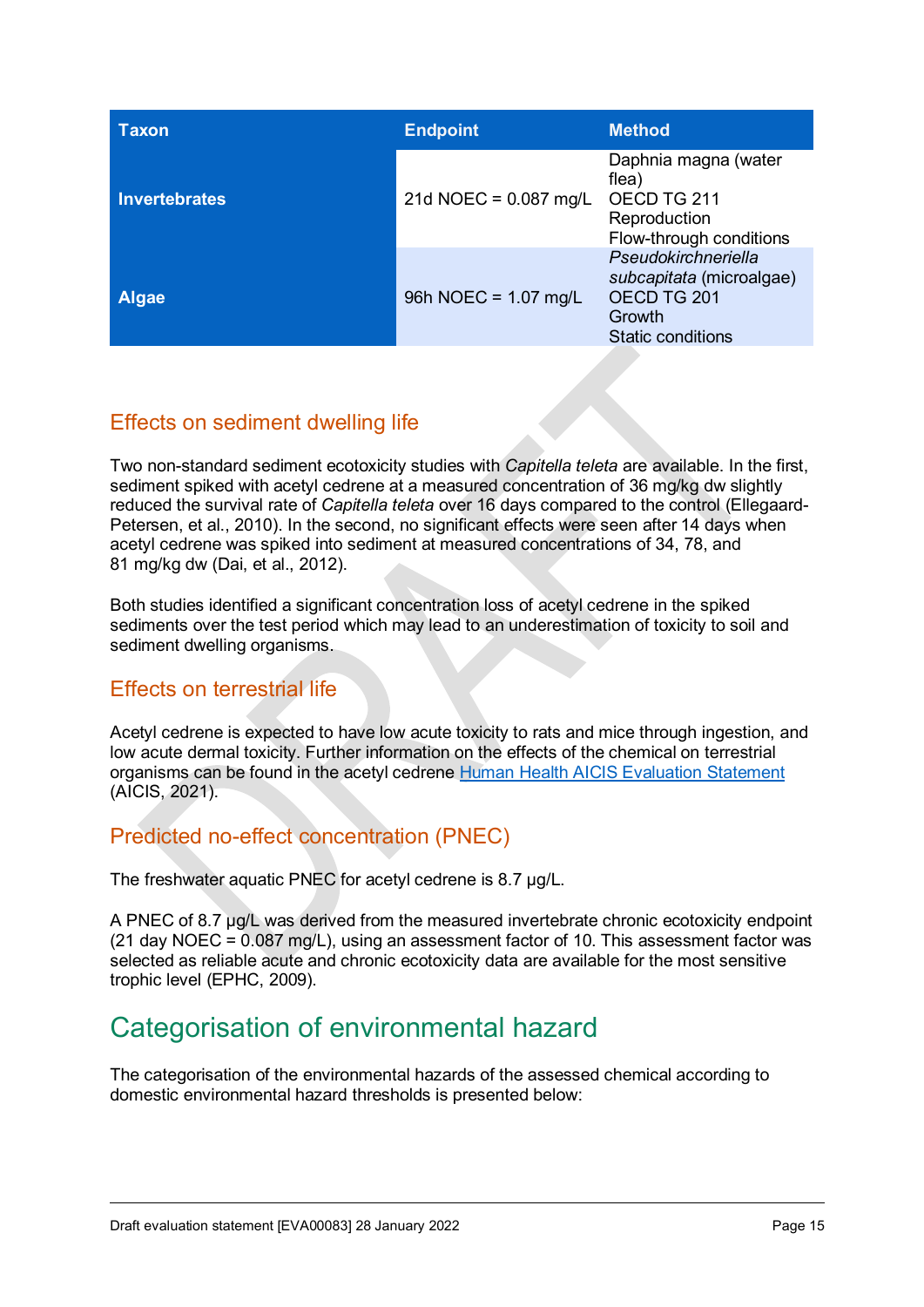#### **Persistence**

Persistent (P). The chemicals in this evaluation are conservatively categorised as persistent based on a water degradation half-life that may exceed the domestic categorisation threshold of 60 days.

#### **Bioaccumulation**

Not Bioaccumulative (Not B). Based on measured bioconcentration factors (BCF) for acetyl cedrene in fish that do not exceed the domestic categorisation threshold, the chemicals are categorised as Not Bioaccumulative.

#### **Toxicity**

Toxic (T). Based on available ecotoxicity values below 1 mg/L and evidence of high chronic toxicity (ecotoxicity below 0.1 mg/L) for acetyl cedrene, the chemicals are categorised as Toxic.

### GHS classification of environmental hazard

Based on the available data, acetyl cedrene is classified as Acute Aquatic Category 1 (H400) and Chronic Aquatic Category 1 (H410) under the Globally Harmonised System of Classification and Labelling of Chemicals (GHS) [\(UNECE, 2017\)](#page-19-0).

Acetyl cedrene does not rapidly degrade; therefore, it meets the classification for Chronic Aquatic Category 1 from the chronic invertebrate endpoint (≤0.1 mg/L).

# <span id="page-15-0"></span>Environmental risk characterisation

Based on the PEC and PNEC values determined above, the following Risk Quotient (RQ = PEC ÷ PNEC) has been calculated for release into rivers:

| $\vert$ PEC (µg/L) | PNEC $(\mu g/L)$ | RQ   |
|--------------------|------------------|------|
| 1.36               | 8.7              | 0.16 |

An RQ less than 1 indicates that acetyl cedrene is not expected to pose a high risk to the environment based on estimated emissions, as environmental concentrations are below levels likely to cause harmful effects. The RQ considering the worst-case PEC of 3.06 µg/L is 0.35, indicating that acetyl cedrene is not expected to pose a high risk to the environment even at worst-case concentrations in the freshwater aquatic compartment.

An RQ for acetyl cedrene in soil and sediment was not determined due to insufficient ecotoxicity and exposure data for soil and sediment dwelling organisms. Further evaluation may be required if new data become available to indicate that acetyl cedrene is present in the soil or sediment compartments at concentrations above the level of concern.

Methyl cedryl ketone is expected to have similar hazard characteristics, but much lower environmental exposures, compared with acetyl cedrene. Therefore, methyl cedryl ketone is not expected to pose a high risk to the environment.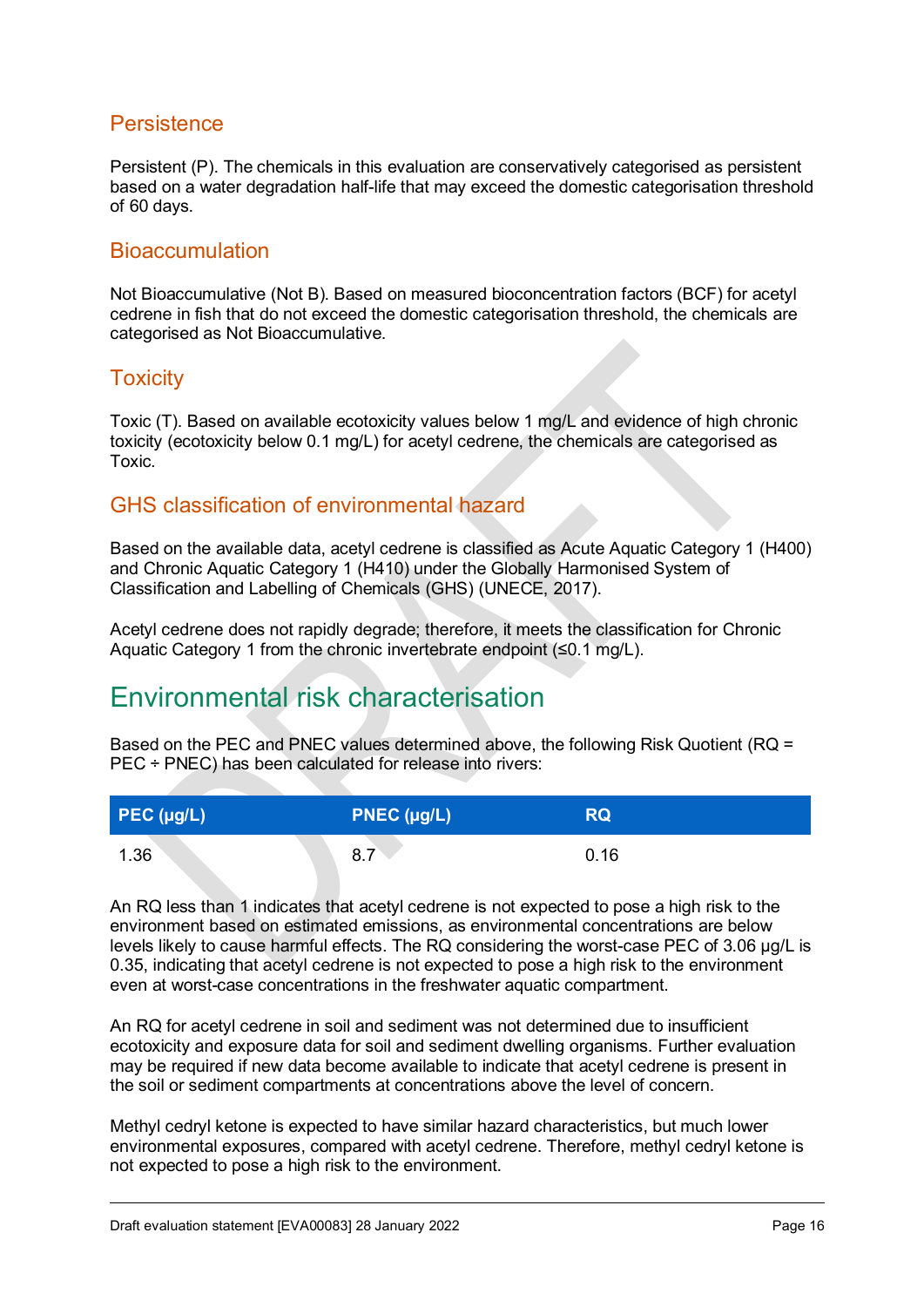#### **Uncertainty**

This evaluation was conducted based on a set of information that may be incomplete or limited in scope. Some relatively common data limitations can be addressed through use of conservative assumptions [\(OECD, 2019\)](#page-18-11) or quantitative adjustments such as assessment factors [\(OECD, 1995\)](#page-18-12). Others must be addressed qualitatively, or on a case-by-case basis [\(OECD, 2019\)](#page-18-11).

The most consequential areas of uncertainty for this evaluation are:

- There are no domestic monitoring data for acetyl cedrene. The measured international concentrations indicate that acetyl cedrene is present at concentrations below the level of concern. The risk profile of acetyl cedrene may change should domestic monitoring data become available to indicate that acetyl cedrene is present in Australia above the levels of concern.
- There are minimal ecotoxicity data on soil and sediment dwelling organisms available for acetyl cedrene. The risk profile of acetyl cedrene may change should new ecotoxicity data or exposure data become available to indicate that acetyl cedrene is present in Australian soil and sediment above levels of concern.
- The identity, environmental fate, and effects of the degradants of acetyl cedrene are unknown. There is evidence to suggest that acetyl cedrene does not fully mineralise, and that the degradants may be more persistent than the parent chemical. If more information becomes available in the future to indicate that these degradants may have persistent, bioaccumulative and toxic (PBT) characteristics, the PBT categorisation of acetyl cedrene may change.
- This evaluation focuses on acetyl cedrene; however, acetyl cedrene is used as a technical mixture containing impurities up to 35%. Many of the physical and chemical properties and other hazard properties were measured using the technical mixture rather than pure acetyl cedrene. It is uncertain how the impurities would impact the results of measured outcomes, though it is assumed that the properties of the structural isomers are closely modelled by acetyl cedrene. The risk profile of acetyl cedrene may change if information becomes available to indicate that the impurities in the technical mixture have more hazardous properties than acetyl cedrene.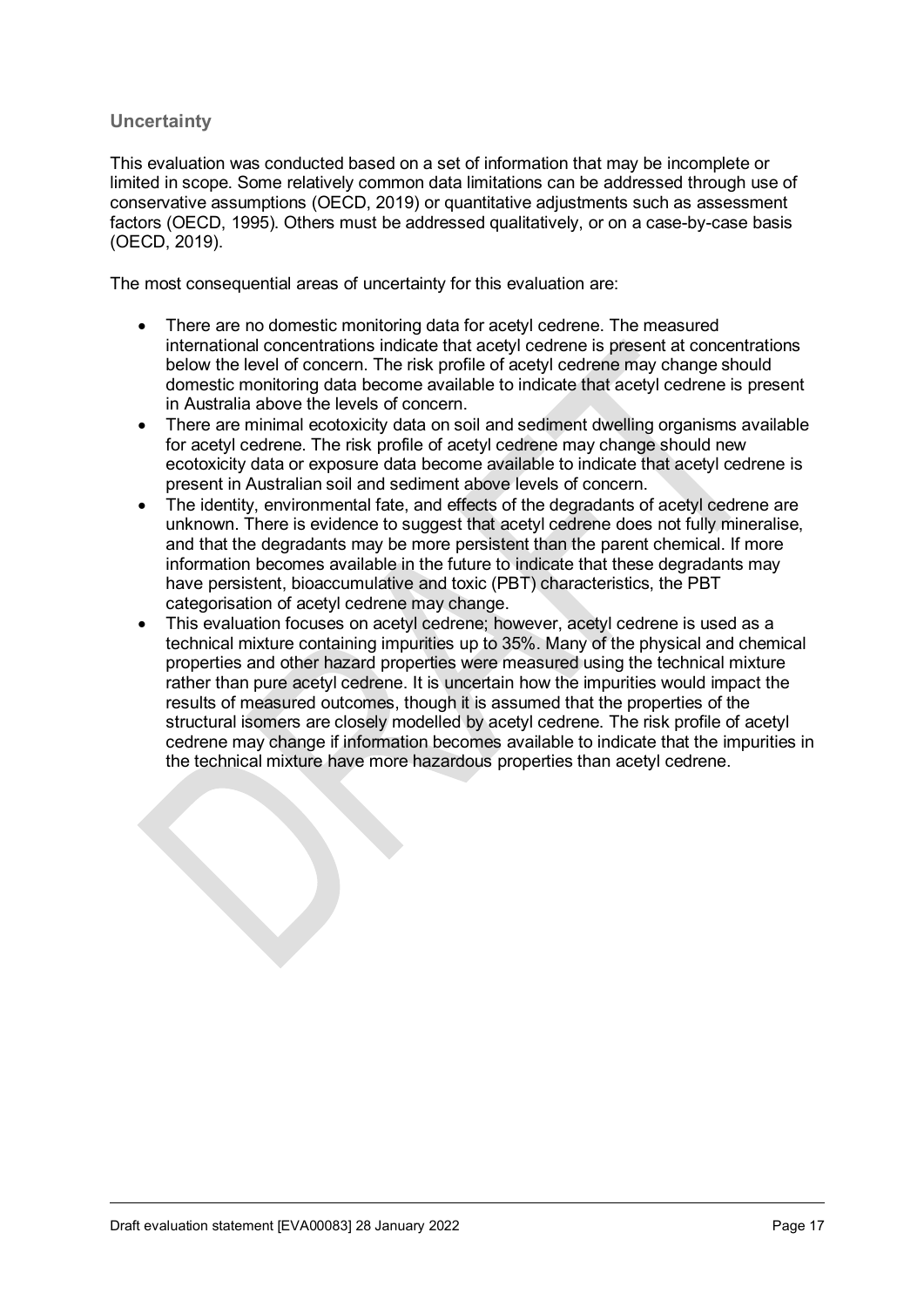# <span id="page-17-0"></span>References

<span id="page-17-3"></span>ABP (Australian Botanical Products) (2017) *[Aromatic Chemicals List](http://www.abp.com.au/files/Aroma%20Chem%20List%20Brochure.pdf)*, ABP, accessed May 2021.

<span id="page-17-1"></span>Adams R (Alternate Cedar Wood Oil — Analyses and Properties) (1991) Cedar Wood Oil — Analyses and Properties. In: ed., pp 159-173.

<span id="page-17-15"></span>AICIS (Australian Industrial Chemicals Introduction Scheme) (2021) *[Ethanone, 1-](https://www.industrialchemicals.gov.au/sites/default/files/2021-09/EVA00034%20-%20Evaluation%20Statement%20-%2014%20September%202021%20%5B640%20KB%5D.pdf) [\[\(3R,3aR,7R,8aS\)-2,3,4,7,8,8a-hexahydro-3,6,8,8-tetramethyl-1H-3a,7-methanoazulen-5-yl\]-](https://www.industrialchemicals.gov.au/sites/default/files/2021-09/EVA00034%20-%20Evaluation%20Statement%20-%2014%20September%202021%20%5B640%20KB%5D.pdf)  [\(acetylcedrene\) Human Health Evaluation](https://www.industrialchemicals.gov.au/sites/default/files/2021-09/EVA00034%20-%20Evaluation%20Statement%20-%2014%20September%202021%20%5B640%20KB%5D.pdf)*, AICIS, accessed August 2021.

<span id="page-17-10"></span>Aschmann SM, Arey J, Atkinson R and Simonich SL (2001) Atmospheric Lifetimes and Fates of Selected Fragrance Materials and Volatile Model Compounds. *Environmental Science & Technology,* **35**(18), pp 3595-3600.

<span id="page-17-2"></span>Baker BP, Grant JA and Malakar-Kuenen R (2018) Cedarwood Oil Profile. *Active Ingredients Eligible for Minimum Risk Pesticide Use: Overview of the Profiles*.

<span id="page-17-14"></span>Dai L, Selck H, Salvito D and Forbes VE (2012) Fate and effects of acetyl cedrene in sediments inhabited by different densities of the deposit feeder, Capitella teleta. *Environmental Toxicology and Chemistry,* **31**(11), pp 2639-2646.

<span id="page-17-7"></span>DeLima Associates (n.d.) *[Consumer Product Information Database](https://www.whatsinproducts.com/chemicals/view/1/5483/032388-55-9/Acetylcedrene)*, DeLima Associates website, accessed November 2021.

<span id="page-17-12"></span>DiFrancesco AM, Chiu PC, Standley LJ, Allen HE and Salvito DT (2004) Dissipation of Fragrance Materials in Sludge-Amended Soils. *Environmental Science & Technology,* **38**(1), pp 194-201.

<span id="page-17-5"></span>EC (European Commission) (n.d.) *[Coslng](http://ec.europa.eu/growth/sectors/cosmetics/cosing/)*, EC website, accessed June 2021.

<span id="page-17-9"></span>ECHA (European Chemicals Agency) (2020a) *[Substance Evaluation - CoRAP](https://echa.europa.eu/information-on-chemicals/evaluation/community-rolling-action-plan/corap-table)*, ECHA, accessed May 2021.

<span id="page-17-8"></span>ECHA (European Chemicals Agency) (2020b) *[Registered substances](https://echa.europa.eu/information-on-chemicals/registered-substances)*, ECHA, accessed November 2021.

<span id="page-17-13"></span>Ellegaard-Petersen L, Selck H, Priemé A, Salvito D and Forbes V (2010) Investigation of the fate and effects of acetyl cedrene on Capitella teleta and sediment bacterial community. *Ecotoxicology,* **19**(6), pp 1046-1058.

<span id="page-17-11"></span>EPHC (Environment Protection and Heritage Council) (2009) *[Environmental Risk](http://www.nepc.gov.au/resource/chemical-risk-assessment-guidance-manuals)  [Assessment Guidance Manual for Industrial Chemicals](http://www.nepc.gov.au/resource/chemical-risk-assessment-guidance-manuals)*, EPHC, accessed June 2021.

<span id="page-17-6"></span>Food and Cosmetics Toxicology (1975) Cedrenyl acetate. *Food and Cosmetics Toxicology,* **13**(6), pp 743.

<span id="page-17-4"></span>IFRA (International Fragrance Association) (n.d.) *[Transparency list](https://ifrafragrance.org/initiatives/transparency/ifra-transparency-list)*, IFRA website, accessed May 2021.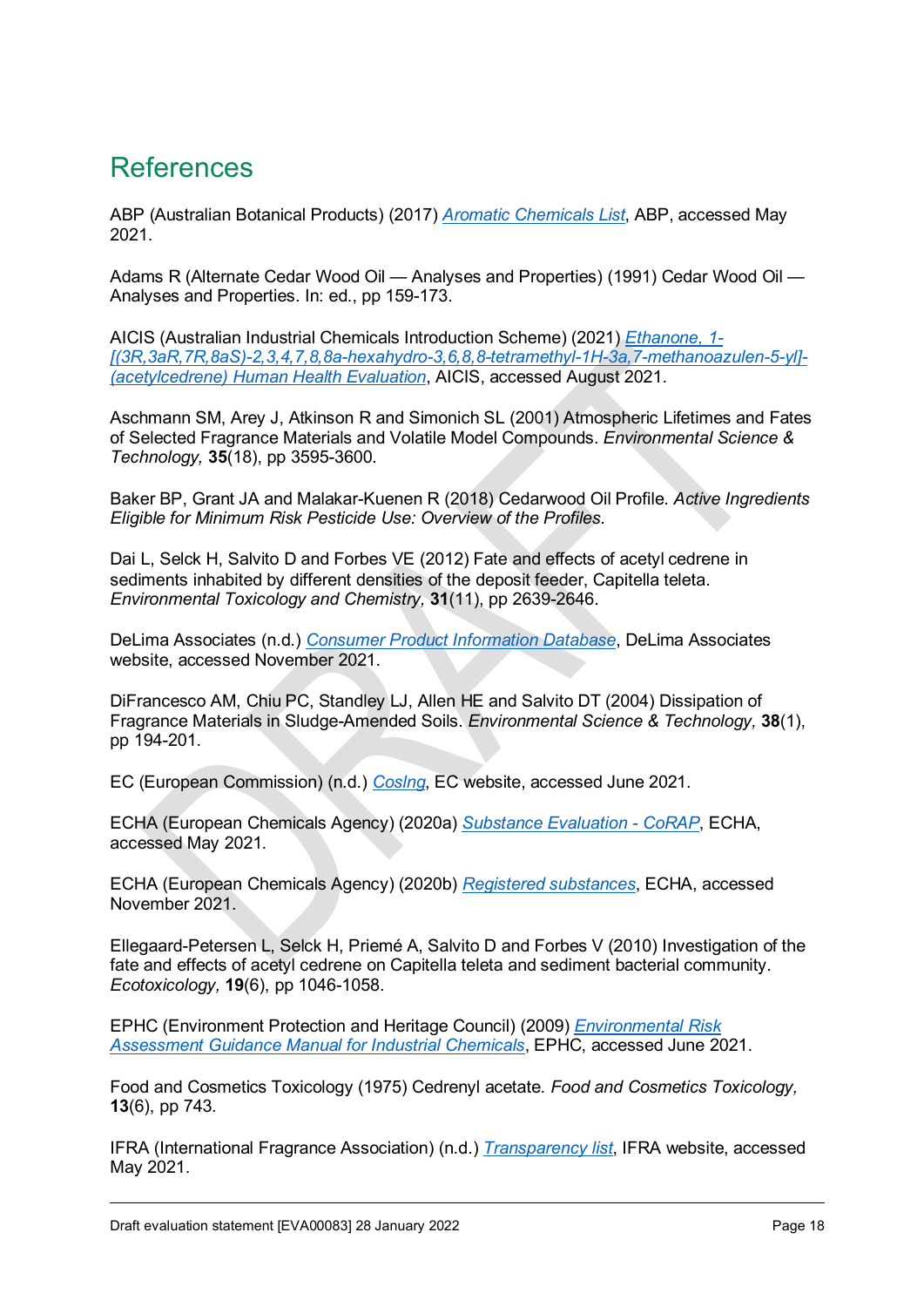<span id="page-18-3"></span>Kamounah FS, Christensen P and Hansen PE (2011) Acetyl cedrene and its follower. An Isotopic, NMR and MS Structure elucidation and deuteriation study. *Journal of Labelled Compounds and Radiopharmaceuticals,* **54**(3), pp 126-131.

<span id="page-18-7"></span>Klaschka U, von der Ohe PC, Bschorer A, Krezmer S, Sengl M and Letzel M (2013) Occurrences and potential risks of 16 fragrances in five German sewage treatment plants and their receiving waters. *Environmental Science and Pollution Research,* **20**(4), pp 2456- 2471.

<span id="page-18-10"></span>Langdon KA, Warne M and Kookana RS (2010) Aquatic hazard assessment for pharmaceuticals, personal care products, and endocrine-disrupting compounds from biosolids-amended land. *Integrated Environmental Assessment and Management,* **6**(4), pp 663-676.

<span id="page-18-8"></span>Mitjans D and Ventura F (2005) Determination of fragrances at ng/L levels using CLSA and GC/MS detection. *Water Science Technology,* **52**(10-11), pp 145-50.

<span id="page-18-0"></span>NICNAS (National Industrial Chemicals Notification and Assessment Scheme) (2016) *[IMAP](https://www.industrialchemicals.gov.au/sites/default/files/Tonalide%20and%20related%20polycyclic%20musks_%20Environment%20tier%20II%20assessment.pdf)  Group Assessment Report – [Tonalide and related polycylic musks: Environment Tier II](https://www.industrialchemicals.gov.au/sites/default/files/Tonalide%20and%20related%20polycyclic%20musks_%20Environment%20tier%20II%20assessment.pdf)  [assessment](https://www.industrialchemicals.gov.au/sites/default/files/Tonalide%20and%20related%20polycyclic%20musks_%20Environment%20tier%20II%20assessment.pdf)*, NICNAS, accessed November 2021.

<span id="page-18-1"></span>NICNAS (National Industrial Chemicals Notification and Assessment Scheme) (2017) *[IMAP](https://www.industrialchemicals.gov.au/sites/default/files/Celestolide%20and%20related%20polycyclic%20musks_%20Environment%20tier%20II%20assessment.pdf)  Group Assessment Report – [Celestolide and related polycyclic musks: Environment](https://www.industrialchemicals.gov.au/sites/default/files/Celestolide%20and%20related%20polycyclic%20musks_%20Environment%20tier%20II%20assessment.pdf) Tier II [assessment](https://www.industrialchemicals.gov.au/sites/default/files/Celestolide%20and%20related%20polycyclic%20musks_%20Environment%20tier%20II%20assessment.pdf)*, NICNAS, accessed November 2021.

<span id="page-18-6"></span>NITE (National Institute of Technology and Evaluation) (2020) *[Japan CHEmicals](http://www.safe.nite.go.jp/jcheck/search.action?request_locale=en)  [Collaborative Knowledge Database \(J-CHECK\)](http://www.safe.nite.go.jp/jcheck/search.action?request_locale=en)*, NITE, accessed June 2021.

<span id="page-18-2"></span>NTP (National Toxicology Program) (2002) *[Nomination Background: Cedarwood oil \(CAS](https://ntp.niehs.nih.gov/ntp/htdocs/chem_background/exsumpdf/cedarwood_oil_508.pdf)  [No. 8000-27-9\)](https://ntp.niehs.nih.gov/ntp/htdocs/chem_background/exsumpdf/cedarwood_oil_508.pdf)*, NTP website, accessed December 2021.

<span id="page-18-12"></span>OECD (Organisation for Economic Co-operation and Development) (1995) *[Guidance](https://nla.gov.au/nla.cat-vn2222241)  [document for aquatic effects assessment](https://nla.gov.au/nla.cat-vn2222241)*, OECD, accessed November 2021.

<span id="page-18-11"></span>OECD (Organisation for Economic Co-operation and Development) (2019) *[Guiding](https://www.oecd.org/chemicalsafety/risk-assessment/guiding-principles-and-key-elements-for-establishing-a-weight-of-evidence-for-chemical-assessment.pdf)  [Principles and Key Elements for Establishing a Weight of Evidence for Chemical](https://www.oecd.org/chemicalsafety/risk-assessment/guiding-principles-and-key-elements-for-establishing-a-weight-of-evidence-for-chemical-assessment.pdf)  [Assessment, Series on Testing and Assessment No. 311, Environment, Health and Safety](https://www.oecd.org/chemicalsafety/risk-assessment/guiding-principles-and-key-elements-for-establishing-a-weight-of-evidence-for-chemical-assessment.pdf)  [Division, Environment Directorate](https://www.oecd.org/chemicalsafety/risk-assessment/guiding-principles-and-key-elements-for-establishing-a-weight-of-evidence-for-chemical-assessment.pdf)*, OECD, accessed November 2021.

<span id="page-18-4"></span>Paknikar S, Kamounah F, Hansen P and Wadia M (2017) Multi-Step Rearrangement Mechanism for Acetyl Cedrene to the Hydrocarbon Follower. *Chemistry of Natural Compounds*.

<span id="page-18-5"></span>REACH (Registration, Evaluation, Authorisation and Restriction of Chemicals) (n.d.) *[Registered dossier for CAS No. 32388-55-9](https://echa.europa.eu/registration-dossier/-/registered-dossier/12524)*, European Chemicals Agency website, accessed May 2021.

<span id="page-18-9"></span>Simonich SL, Begley WM, Debaere G and Eckhoff WS (2000) Trace Analysis of Fragrance Materials in Wastewater and Treated Wastewater. *Environmental Science & Technology,* **34**(6), pp 959-965.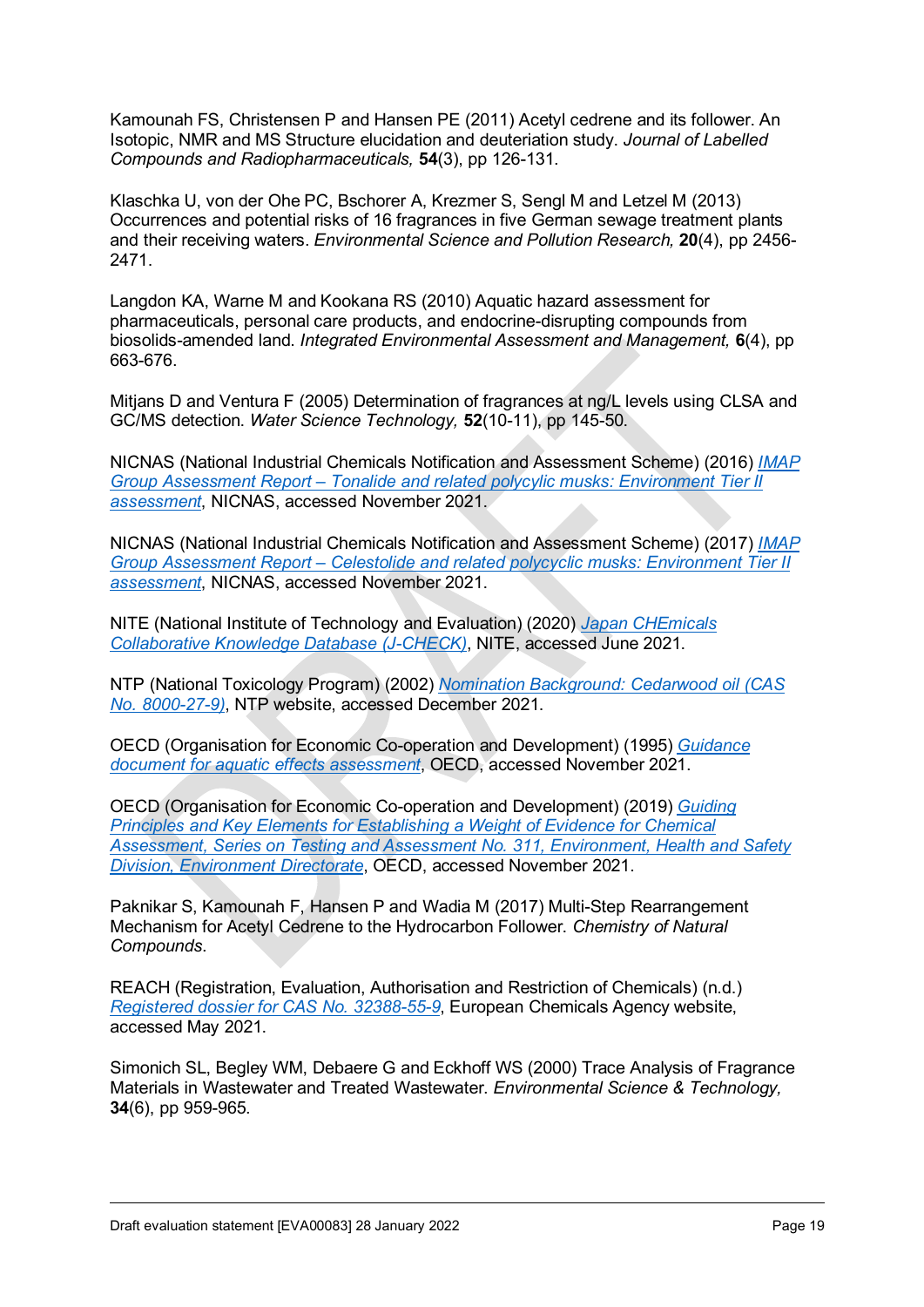<span id="page-19-12"></span>Simonich SL, Federle TW, Eckhoff WS, Rottiers A, Webb S, Sabaliunas D and de Wolf W (2002). Removal of Fragrance Materials during U.S. and European Wastewater Treatment. *Environmental Science & Technology,* **36**(13), pp 2839-2847.

<span id="page-19-4"></span>SPIN (Substances in Preparations in Nordic Countries) (n.d.) *[SPIN Database](http://www.spin2000.net/spinmyphp/)*, SPIN website, accessed May 2021.

<span id="page-19-10"></span>Struijs J (1996) *SimpleTreat 3.0: a model to predict the distribution and elimination of chemicals by sewage treatment plants*. National Institute of Public Health and the Environment,

<span id="page-19-11"></span>Terzić S, Senta I, Ahel M, Gros M, Petrović M, Barcelo D, Müller J, Knepper T, Martí I, Ventura F, Jovančić P and Jabučar D (2008) Occurrence and fate of emerging wastewater contaminants in Western Balkan Region. *Science of The Total Environment,* **399**(1), pp 66- 77.

<span id="page-19-0"></span>UNECE (United Nations Economic Commission for Europe) (2017) *[Globally Harmonized](http://www.unece.org/trans/danger/publi/ghs/ghs_rev07/07files_e0.html)  [System of Classification and Labelling of Chemicals \(GHS\), Seventh Revised Edition](http://www.unece.org/trans/danger/publi/ghs/ghs_rev07/07files_e0.html)*, UNECE, accessed November 2021.

<span id="page-19-8"></span>UNEP (United Nations Environment Programme, Ozone Secretariat) (1987) *[The Montreal](http://ozone.unep.org/) [Protocol on Substances that Deplete the Ozone Layer](http://ozone.unep.org/)*, UNEP, accessed June 2021.

<span id="page-19-7"></span>UNEP (United Nations Environment Programme, Secretariat of the Stockholm Convention) (2001) *[The Stockholm Convention on Persistent Organic Pollutants](http://www.pops.int/)*, UNEP, accessed June 2021.

<span id="page-19-9"></span>UNEP & FAO (United Nations Environment Programme and Food and Agriculture Organization of the United Nations) (1998) *[Rotterdam Convention on the Prior Informed](http://www.pic.int/)  [Consent Procedure for Certain Hazardous Chemicals and Pesticides in International Trade](http://www.pic.int/)*, UNEP & FAO, accessed June 2021.

<span id="page-19-3"></span>US EPA (United States Environmental Protection Agency) (2016) *[CDR Industrial Processing](https://www.epa.gov/chemical-data-reporting/access-cdr-data)  [and Use](https://www.epa.gov/chemical-data-reporting/access-cdr-data)*, US EPA, accessed November 2021.

<span id="page-19-1"></span>US EPA (United States Environmental Protection Agency) (2017) *[Estimation Programs](https://www.epa.gov/tsca-screening-tools/epi-suitetm-estimation-program-interface)  [Interface \(EPI\) SuiteTM](https://www.epa.gov/tsca-screening-tools/epi-suitetm-estimation-program-interface) for Microsoft Windows®*, v 4.11, [Computer software], US EPA, accessed November 2021.

<span id="page-19-2"></span>US EPA (United States Environmental Protection Agency) (2020a) *[High Production Volume](https://comptox.epa.gov/dashboard/chemical_lists/EPAHPV)  [List](https://comptox.epa.gov/dashboard/chemical_lists/EPAHPV)*, US EPA, accessed May 2021.

<span id="page-19-6"></span>US EPA (United States Environmental Protection Agency) (2020b) *[TSCA Chemical](https://www.epa.gov/tsca-inventory)  [Substance Inventory](https://www.epa.gov/tsca-inventory)*, US EPA, accessed May 2021.

<span id="page-19-5"></span>US EPA (United States Environmental Protection Agency) (2021) *[CPCat Database \(CAS No.](https://actor.epa.gov/cpcat/faces/search.xhtml)  [32388-55-9\)](https://actor.epa.gov/cpcat/faces/search.xhtml)*, US EPA, accessed May 2021.